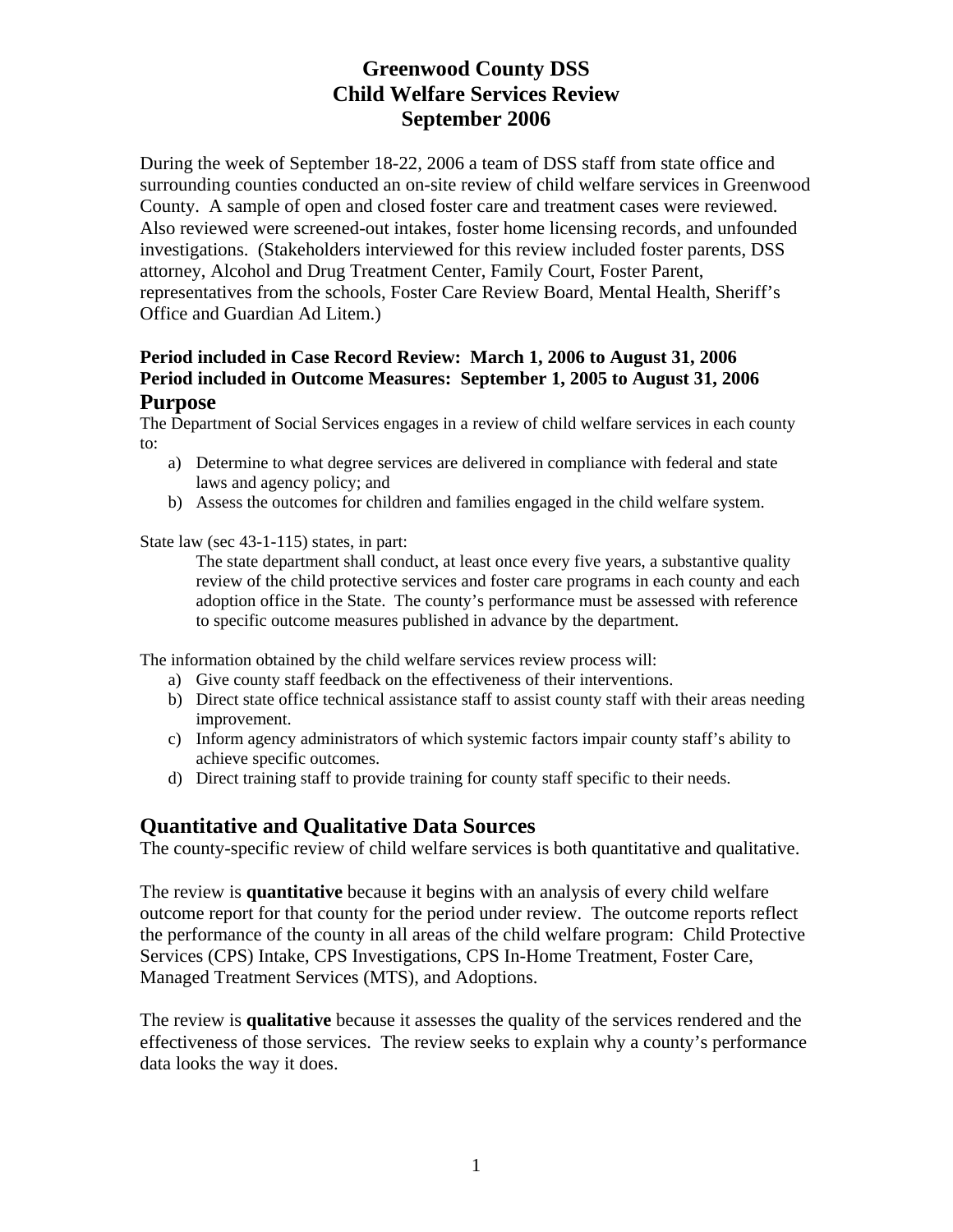# Section One

i<br>I

Safety Outcome 1: Children are first and foremost protected from abuse and neglect**.** 

**Summary of Findings Overall Finding: Substantially Achieved**  -Safety Item 1: Timeliness of initiating investigations. **Finding: Area Needing Improvement**  -Safety Item 2: Repeat maltreatment. **Finding: Strength** 

# Analysis of Safety Item 1 Findings

## **Strategic Outcome Report Findings**

**Measure S1.1: Timeliness of initiating investigations** on reports of child maltreatment Data Time Period: 09/1/05 to 08/31/06

|              | Number of | Number of               | Number of      | Number of      |
|--------------|-----------|-------------------------|----------------|----------------|
|              | Reports   | Investigations          | Investigations | Investigations |
|              | Accepted  | <b>Initiated Timely</b> | Objective      | Above (Below)  |
|              |           |                         | $\geq$ 99.99%* | Objective      |
| <b>State</b> | 16,337    | 15,770                  | 16,335.37      | $-565.37$      |
| Greenwood    | 122       | 120                     | 121.99         | $-1.99$        |

\* This standard is based on state law. It is not a federally established objective.

## **<u>Site Visit Findings</u>** Performance Item Ratings

**Safety Item 1:** Timeliness of initiating investigations of reports of child maltreatment.

|                    |          |        | Area Needing |   |                |      |
|--------------------|----------|--------|--------------|---|----------------|------|
|                    | Strength |        | Improvement  |   | Not Applicable |      |
|                    |          | $\%$   | 开            | % |                | $\%$ |
|                    |          |        |              |   |                |      |
| <b>Foster Care</b> |          | 100    |              |   |                |      |
| Treatment          |          | 100    |              |   |                |      |
| <b>Total Cases</b> |          | $00\,$ |              |   |                |      |

#### **Explanation of Item 1**

This is an "Area Needing Improvement" for Greenwood DSS. State law requires that an investigation of all accepted reports of abuse and neglect be initiated within 24 hours. Although each of the cases reviewed onsite were rated "Strength" for this item, the August 2006 outcome report shows that Greenwood DSS initiated 120 of its 122 investigations within the required timeframe. This outcome allows no margin of error.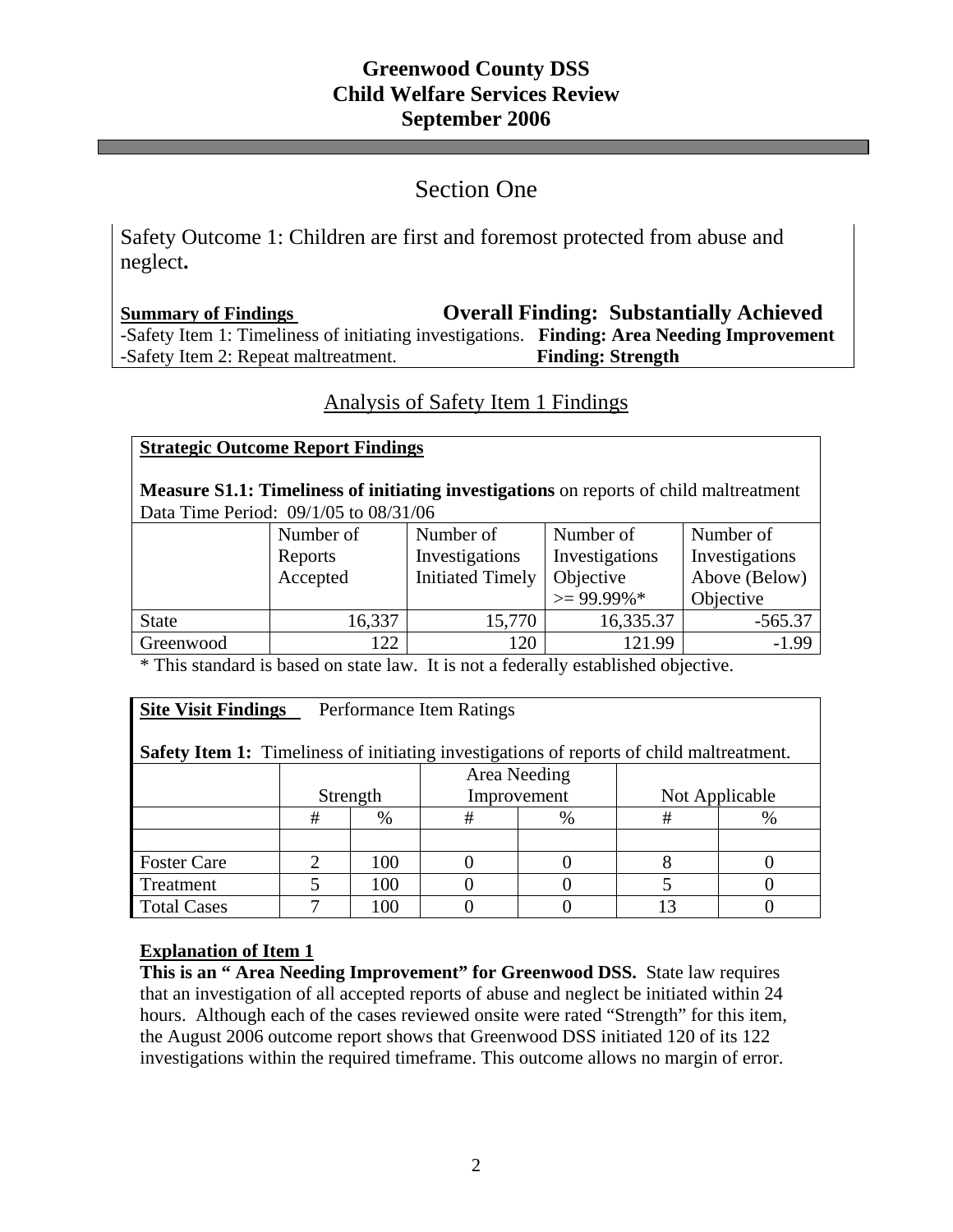Analysis of Safety Item 2 Findings

#### **Strategic Outcome Report Findings**

**Measure S1.2: Recurrence of Maltreatment** – Of all children who were victims of indicated reports of child abuse and/or neglect during the reporting period, the percent having another indicated report within a subsequent 6 month period.

| Indicated Reports Between March 1, 2005 and February 28, 2006 |                      |                         |               |                |  |  |  |  |
|---------------------------------------------------------------|----------------------|-------------------------|---------------|----------------|--|--|--|--|
|                                                               | Number of            | Number of               | Number of     | Number of      |  |  |  |  |
|                                                               | <b>Child Victims</b> | <b>Child Victims</b>    | Children      | Children Above |  |  |  |  |
|                                                               |                      | In Another<br>Objective |               | (Below)        |  |  |  |  |
|                                                               |                      | <b>Founded Rept</b>     | $\leq$ 93.90% | Objective      |  |  |  |  |
| <b>State</b>                                                  | 10,134               |                         | 9515.83       | 545.17         |  |  |  |  |
| Greenwood                                                     | 71                   |                         | 66.67         | 2.33           |  |  |  |  |

Note: This is a federally established objective.

| <b>Site Visit Findings</b><br>Performance Item Ratings |              |      |             |    |                |      |  |  |  |
|--------------------------------------------------------|--------------|------|-------------|----|----------------|------|--|--|--|
| <b>Safety Item 2: Repeat Maltreatment.</b>             |              |      |             |    |                |      |  |  |  |
|                                                        | Area Needing |      |             |    |                |      |  |  |  |
|                                                        | Strength     |      | Improvement |    | Not Applicable |      |  |  |  |
|                                                        | #            | $\%$ | #           | %  | #              | $\%$ |  |  |  |
|                                                        |              |      |             |    |                |      |  |  |  |
| <b>Foster Care</b>                                     | ◠            | 100  |             |    |                |      |  |  |  |
| Treatment                                              |              | 88   |             | 12 |                |      |  |  |  |
| <b>Total Cases</b>                                     |              | 90   |             |    | 10             |      |  |  |  |

#### **Explanation of Item 2**

**This is a "Strength" for Greenwood DSS.** Outcome Measure data shows a low incidence of repeat maltreatment between March 1, 2005 and February 28, 2006 for Greenwood. Although this is generally a strong area for Greenwood, there was repeat maltreatment in one of the 10 treatment cases reviewed onsite. That treatment case had an indicated case within a few months of the first report. In the first report the treatment case was indicated on 2-18-06 for educational neglect. The case record contained no treatment activities since the date of case indication. Subsequently, a second report was taken on 5- 18-06 for the same allegations and the children were taken into emergency protective custody. Adequate services had not been put in place to prevent the second report. In 100% of the foster care cases reviewed there was no repeat maltreatment. Overall this suggests that interventions by the agency were effective despite the one repeat maltreatment.

Stakeholder comment:

"The agency is very effective at keeping children safely in the home."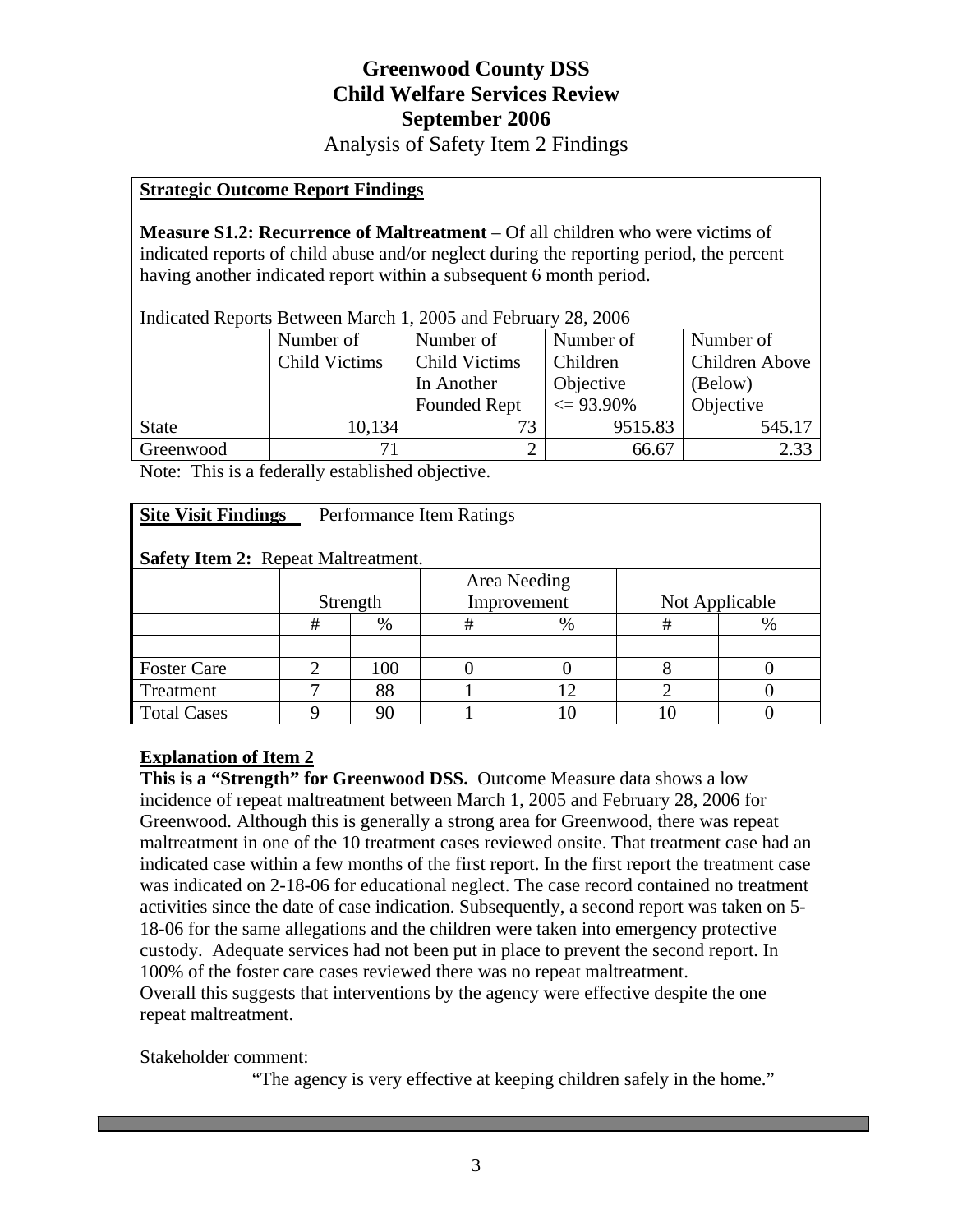# Section Two

Safety Outcome 2: Children are safely maintained in their homes whenever possible and appropriate**.** 

| <b>Summary of Findings</b>                   | <b>Overall Finding: Not Achieved</b>     |
|----------------------------------------------|------------------------------------------|
| -Safety Item 3: Services to prevent removal. | <b>Finding: Area Needing Improvement</b> |
| -Safety Item 4: Risk of harm to child (ren). | <b>Finding: Area Needing Improvement</b> |

# Analysis of Safety Item 3 Findings

| <b>Site Visit Findings</b><br>Performance Item Ratings                                       |              |      |             |      |                |      |  |  |
|----------------------------------------------------------------------------------------------|--------------|------|-------------|------|----------------|------|--|--|
| <b>Safety Item 3:</b> Services to family to protect child (ren) in home and prevent removal. |              |      |             |      |                |      |  |  |
|                                                                                              | Area Needing |      |             |      |                |      |  |  |
|                                                                                              | Strength     |      | Improvement |      | Not Applicable |      |  |  |
|                                                                                              | #            | $\%$ | #           | $\%$ | #              | $\%$ |  |  |
|                                                                                              |              |      |             |      |                |      |  |  |
| <b>Foster Care</b>                                                                           |              | 100  |             |      |                |      |  |  |
| Treatment                                                                                    |              | 80   |             |      |                |      |  |  |
| <b>Total Cases</b>                                                                           |              |      |             |      |                |      |  |  |

## **Item 3**

**This is an "Area Needing Improvement for Greenwood DSS.** Onsite review indicates that 2 out of the 10 treatment cases reviewed services in the home were not adequate. For instance, the review found that in one treatment case, the record contained no treatment activities or services documented from the indicated date of 2-18-06 until 5-23-06. In the other treatment case the documentation supports that the father is involve in the care of the child and he admitted to smoking marijuana. The reviewer found no documentation to support that the father was referred for a drug assessment. In 100% of the foster care cases, the review found that services to families to protect children were adequate. Overall, the review found the agency practice in assessing substance abuse parents was not always thorough. There was not consistent follow-up to ensure that the parents had a drug assessment and appropriate services were being provided.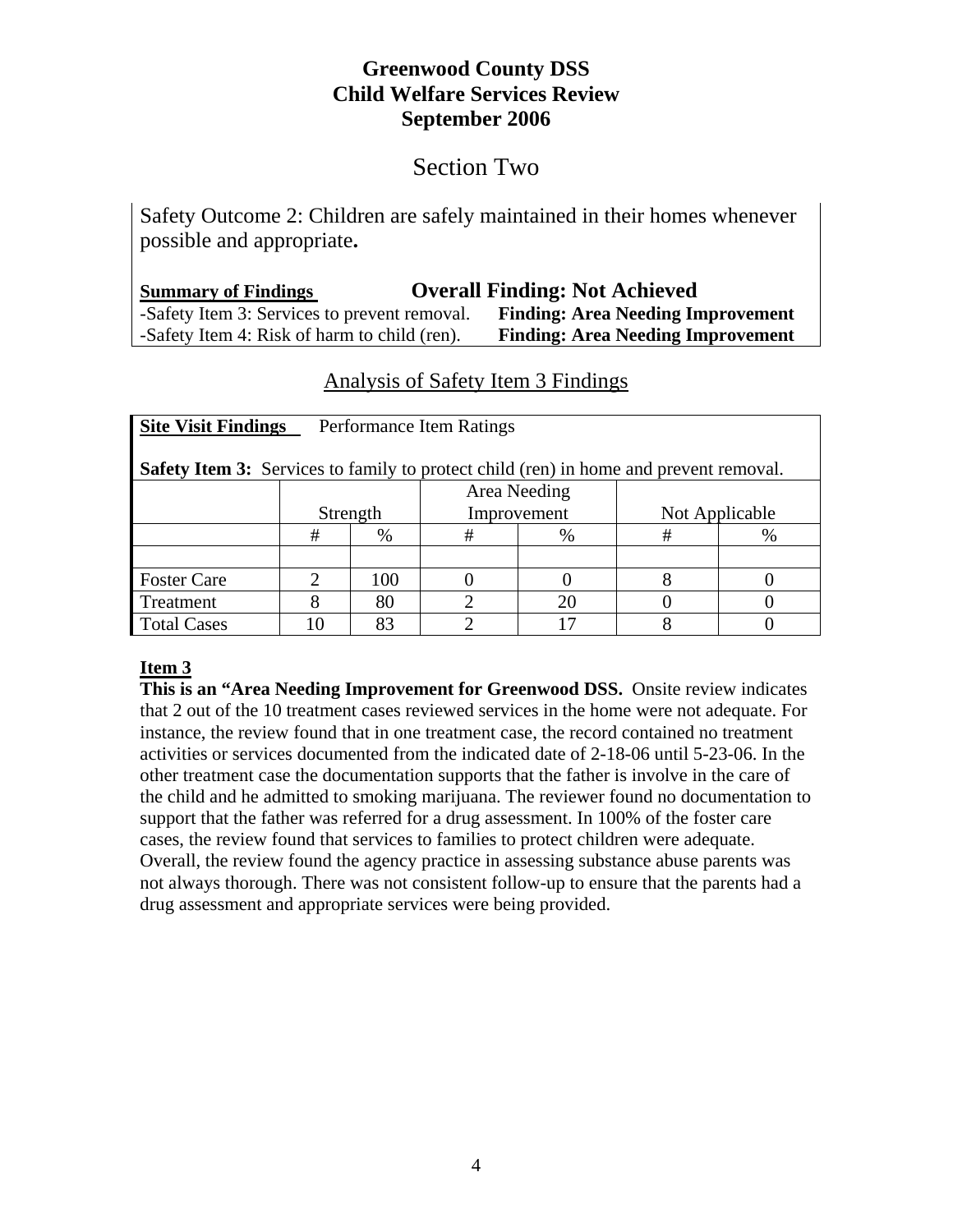# **Greenwood County DSS Child Welfare Services Review September 2006**  Analysis of Safety Item 4 Findings

| <b>Site Visit Findings</b><br>Performance Item Ratings |          |     |             |    |                |   |  |  |  |
|--------------------------------------------------------|----------|-----|-------------|----|----------------|---|--|--|--|
| <b>Safety Item 4:</b> Risk of harm.                    |          |     |             |    |                |   |  |  |  |
| Area Needing                                           |          |     |             |    |                |   |  |  |  |
|                                                        | Strength |     | Improvement |    | Not Applicable |   |  |  |  |
|                                                        | #        | %   | #           | %  | #              | % |  |  |  |
|                                                        |          |     |             |    |                |   |  |  |  |
| <b>Foster Care</b>                                     | $\Omega$ | 100 | 0           |    |                |   |  |  |  |
| Treatment                                              |          | 70  |             | 30 |                |   |  |  |  |
| <b>Total Cases</b>                                     | 17       | 85  |             |    |                |   |  |  |  |

## **Strategic Outcome Report Findings**

Measure S2.2: **Risk of harm to child** – Of all unfounded investigations during the reporting period, the percent receiving subsequent reports within six months of the initial report.

|              | Number        | Number With         | Number of        | Number of          |
|--------------|---------------|---------------------|------------------|--------------------|
|              | Alleged Child | <b>Another Rept</b> | <b>Cases Met</b> | <b>Cases Above</b> |
|              | Victims in an | Within 6            | Objective        | (Below)            |
|              | Unfounded     |                     | $>= 91.50\%$ *   | Objective          |
|              | Rept 02/01/05 | Unfounded           |                  |                    |
|              | to 01/31/06   | Determination       |                  |                    |
| <b>State</b> | 14,996        | 1,137               | 13,721.34        | 137.66             |
| Greenwood    | 99            |                     | 90.59            | 4.41               |

\* This is a DSS established objective.

#### **Explanation of "Risk of Harm" measure**

**This is an "Area Needing Improvement" for Greenwood DSS.** According to the Outcome Measure Report, Greenwood County met the agency established objective for this outcome. The report indicates that Greenwood had 99 unfounded reports from March 1, 2005 thru February 28, 2006. Out of those reports, only 4 had another report within 6 months of the unfounded determinations. The onsite reviewers found that 3 of the 10 treatment cases reviewed, services in the home were not adequate. Therefore, risk of harm in the home had not been adequately reduced. All 10 of the foster care cases reviewed, risk of harm was reduced.

# Section Three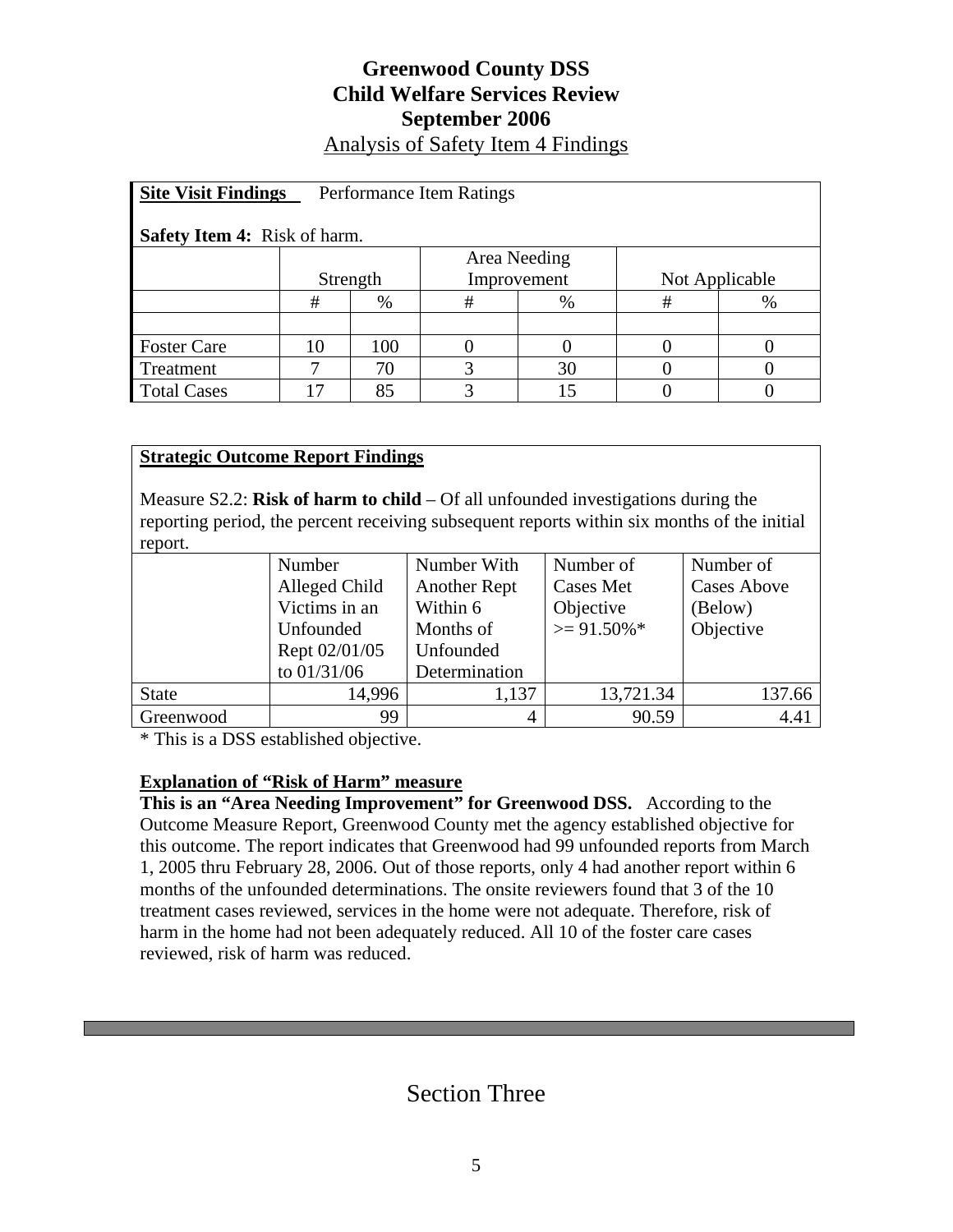| Permanency Outcome 1: Children have permanency and stability in their |                           |
|-----------------------------------------------------------------------|---------------------------|
| living situations.                                                    |                           |
|                                                                       |                           |
| <b>Summary of Findings</b>                                            |                           |
| <b>Overall Finding:</b>                                               | <b>Partially Achieved</b> |
| -Item 5: Foster care re-entries                                       | <b>Finding: Strength</b>  |
| -Item 6: Stability of foster care placemt.                            | <b>Finding: Strength</b>  |

-Item 7: Permanency goal for child **Finding: Strength** 

-Item 8: Reunification, plmt w/ relatives **Findings: Strength**

-Item 9: Adoption **Findings: Area Needing Improvement** -Item 10: Perm goal of other planned arrangmt **Findings: Strength**

# Analysis of Safety Permanency Item 5 Findings

| <b>Site Visit Findings</b><br>Performance Item Ratings |              |      |             |      |                |  |  |  |
|--------------------------------------------------------|--------------|------|-------------|------|----------------|--|--|--|
| <b>Permanency Item 5:</b> Foster care re-entries.      |              |      |             |      |                |  |  |  |
|                                                        | Area Needing |      |             |      |                |  |  |  |
|                                                        | Strength     |      | Improvement |      | Not Applicable |  |  |  |
|                                                        |              | $\%$ | #           | $\%$ |                |  |  |  |
|                                                        |              |      |             |      |                |  |  |  |
| <b>Foster Care</b>                                     |              | 00   |             |      |                |  |  |  |

## **Strategic Outcome Report Findings**

Measure P3.1: **Foster Care Re-entries** – Of all children who entered care during the year under review, the percent that re-entered foster care Within 12 months of a prior foster care episode.

| $\alpha$ radii 12 months of a prior roster care episode. |                      |                    |                |                |  |  |  |  |
|----------------------------------------------------------|----------------------|--------------------|----------------|----------------|--|--|--|--|
|                                                          | Number               | Number That        | Number of      | Number of      |  |  |  |  |
|                                                          | Children             | Were Returned      | Children       | Children Above |  |  |  |  |
|                                                          | <b>Entering Care</b> | Home Within        | Objective      | (Below)        |  |  |  |  |
|                                                          | 09/01/05 to          | The Past 12        | $\geq$ 91.40%* | Objective      |  |  |  |  |
|                                                          | 08/31/06             | <b>Months From</b> |                |                |  |  |  |  |
|                                                          |                      | Previous Fos       |                |                |  |  |  |  |
|                                                          |                      | Care Episode       |                |                |  |  |  |  |
| <b>State</b>                                             | 3,403                | 237                | 3,110.34       | 55.66          |  |  |  |  |
| Greenwood                                                | 20                   |                    | 18.28          | 1.72           |  |  |  |  |

\* This is a federally established objective.

#### **Explanation**

**Foster Care Re-entries is a "Strength" for Greenwood DSS.** Outcome measure data indicates that Greenwood County had no foster care re-entries. None of the cases reviewed onsite involved a child re-entering foster care.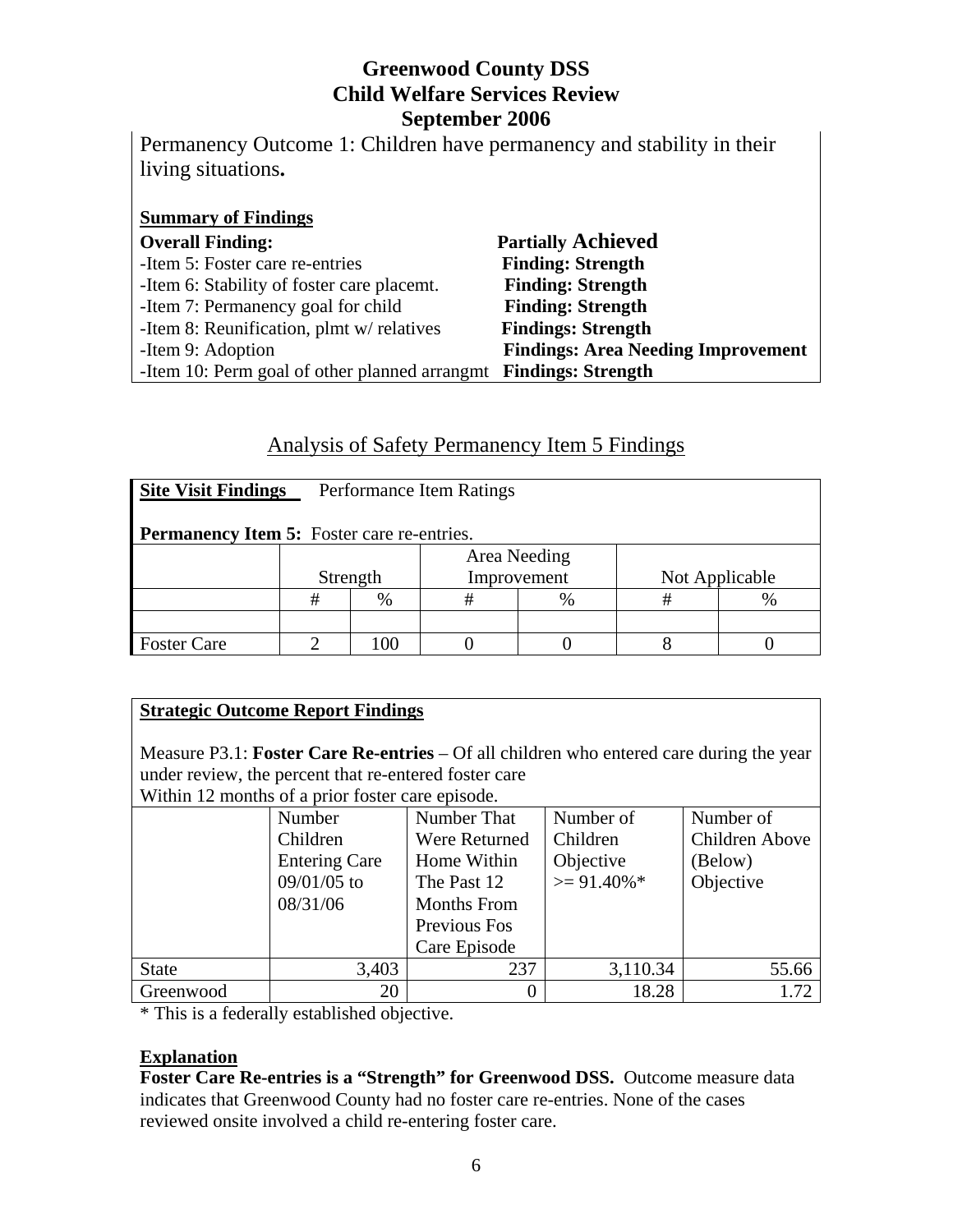# Analysis of Safety Permanency Item 6 Findings

| <b>Site Visit Findings</b><br>Performance Item Ratings        |              |      |             |   |                |  |  |  |
|---------------------------------------------------------------|--------------|------|-------------|---|----------------|--|--|--|
| <b>Permanency Item 6:</b> Stability of foster care placement. |              |      |             |   |                |  |  |  |
|                                                               | Area Needing |      |             |   |                |  |  |  |
|                                                               | Strength     |      | Improvement |   | Not Applicable |  |  |  |
|                                                               | #            | $\%$ | #           | % | #              |  |  |  |
|                                                               |              |      |             |   |                |  |  |  |
| <b>Foster Care</b>                                            |              | 90   |             |   |                |  |  |  |

#### **Strategic Outcome Report Findings**

Measure P3.2: **Stability of Foster Care Placement** – Of all children who have been in foster care less than 12 months from the time of the latest removal from home, the percent that had not more than 2 placement settings.

|              | Number of      | Number of     | Number of      | Number of             |
|--------------|----------------|---------------|----------------|-----------------------|
|              | Children In    | Children With | Children       | <b>Children Above</b> |
|              | Care Less Than | No More Than  | Objective      | (Below)               |
|              | 12 Months      | 2 Placements  | $\geq$ 86.70%* | Objective             |
| <b>State</b> | 3,908          | 3,032         | 3,388.24       | $-281.24$             |
| Greenwood    | 23             | 22            | 19.94          | 2.06                  |

Note: This is a federally established objective.

#### **Explanation**

This is a "Strength" for Greenwood. The outcome report shows that 23 of the 22 children (96%) in care less than 12 months had no more than 2 foster care placements. This is above the standard of 86.7%. Therefore, Greenwood County met this measure. Nine of the ten cases reviewed onsite were rated "Strength" for stability.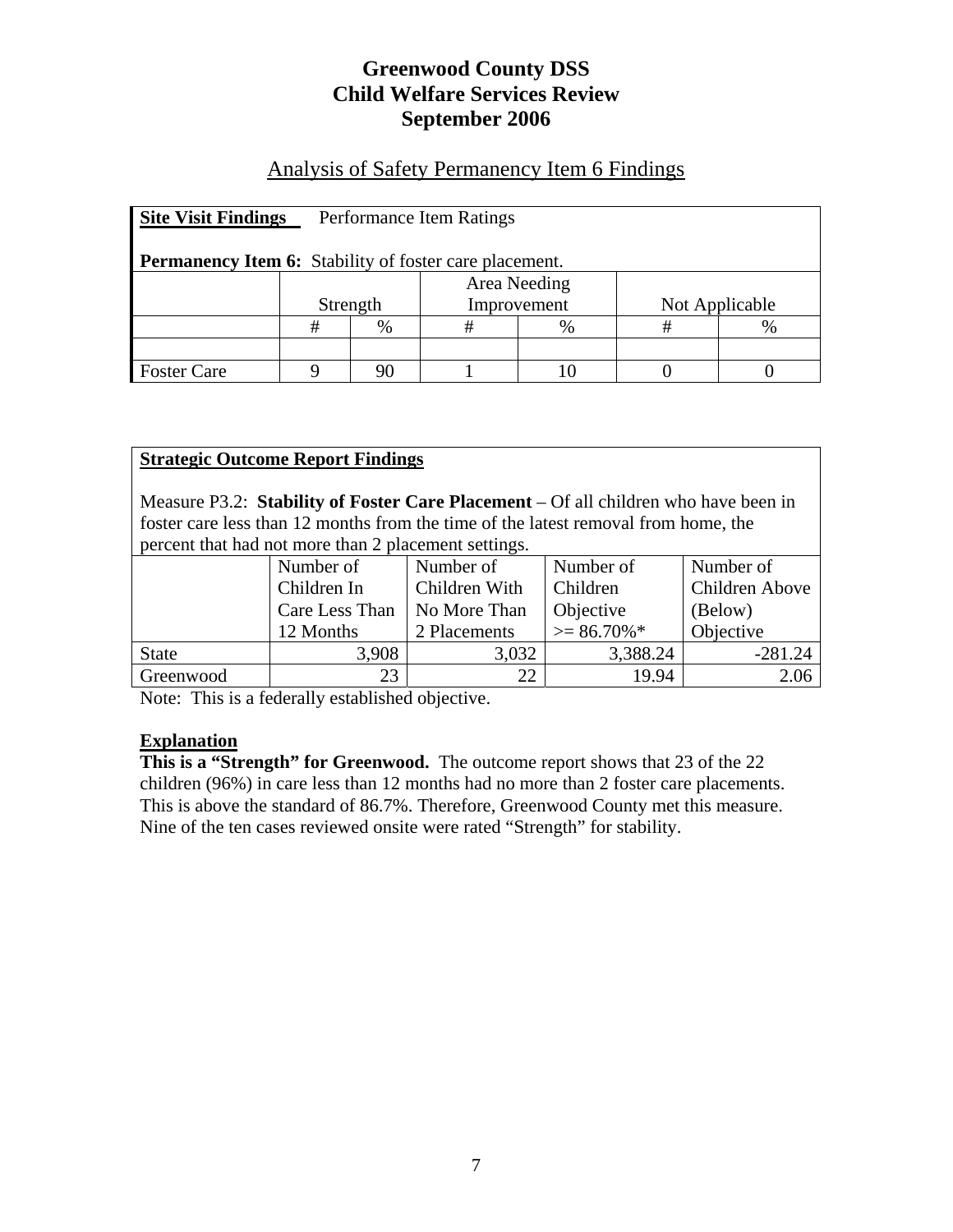## Analysis of Safety Permanency Item 7 Findings

#### **Strategic Outcome Report Findings**

Measure P3.5**: Permanency Goal for Child** – Of all children who have been in foster care for 15 of the most recent 22 months, the percent for which a Termination of Parental Rights (TPR) petition has been filed.

|              | Children in     | Number               | Number of        | Number of      |
|--------------|-----------------|----------------------|------------------|----------------|
|              | Care At Least   | Children With        | Children         | Children Above |
|              | 15 of Last 22   | <b>TPR Complaint</b> | Objective        | (Below)        |
|              | Months          |                      | $\geq 53.00\%$ * | Objective      |
|              | $09/05 - 08/06$ |                      |                  |                |
| <b>State</b> | 3,617           | 1,638                | 1,917.01         | $-279.01$      |
| Greenwood    | 34              | 15                   | 44.12            | $-3.02$        |

\* This is DSS established objective. The federal agency, Administration for Children & Families, gathers data on this measure, but has not established a numerical objective.

| <b>Site Visit Findings</b><br>Performance Item Ratings  |          |              |             |      |                |      |  |  |
|---------------------------------------------------------|----------|--------------|-------------|------|----------------|------|--|--|
| <b>Permanency Item 7:</b> Permanency goal for children. |          |              |             |      |                |      |  |  |
|                                                         |          | Area Needing |             |      |                |      |  |  |
|                                                         | Strength |              | Improvement |      | Not Applicable |      |  |  |
|                                                         | #        | $\%$         | #           | $\%$ | #              | $\%$ |  |  |
|                                                         |          |              |             |      |                |      |  |  |
| <b>Foster Care</b>                                      |          | 00           |             |      |                |      |  |  |

#### **Explanation of Item 7**

This is a "Strength" for Greenwood DSS. Reviewers found that Greenwood DSS did a good job in determining the most appropriate permanency plan for the children in their care. All cases reviewed were rated "Strength". The outcome report shows that TPR actions were not filed timely on all appropriate cases. That deficiency is addressed in the discussion of item 9.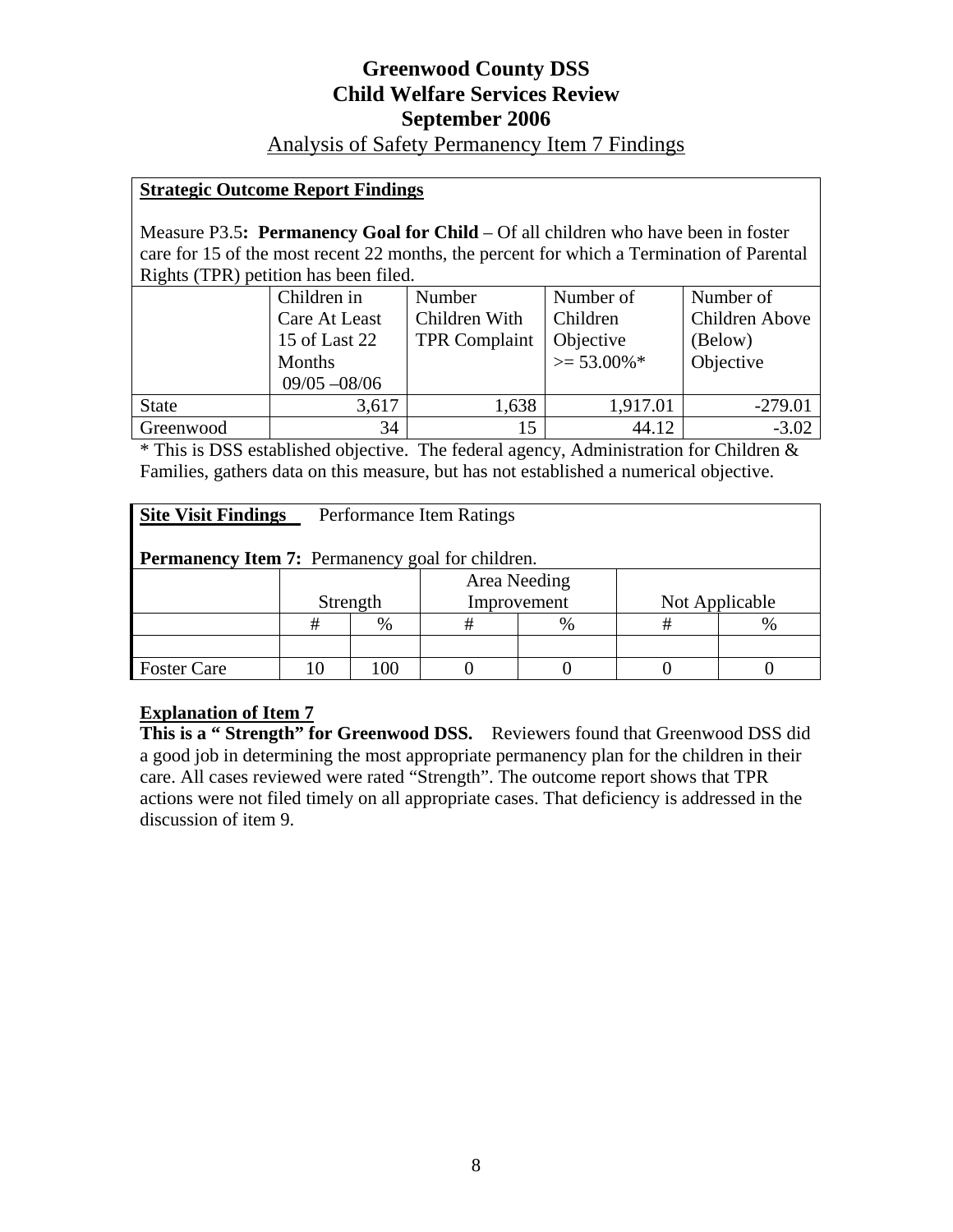## Analysis of Safety Permanency Item 8 Findings

### **Strategic Outcome Report Findings**

Measure P3.3: **Length of Time to Achieve Reunification** – Of all children who were reunified with their parents or caregiver, at the time of discharge from foster care, the percent reunified in less than 12 months from the time of the latest removal from home.

|              | Number of          | Number of      | Number Of      | Number of      |
|--------------|--------------------|----------------|----------------|----------------|
|              | Children Where     | Children In    | Children       | Children Above |
|              | Fos Care           | Care Less Than | Objective      | (Below)        |
|              | Services           | 12 Months      | $\geq$ 76.20%* | Objective      |
|              | Closed. Last       |                |                |                |
|              | Plan Was           |                |                |                |
|              | <b>Return Home</b> |                |                |                |
|              | $09/01/05-$        |                |                |                |
|              | 08/31/06           |                |                |                |
| <b>State</b> | 2,408              | 1,969          | 1,834.90       | 134.10         |
| Greenwood    | 15                 | 15             | 11.43          | 3.57           |

\* This is a federally established objective.

| <b>Site Visit Findings</b><br>Performance Item Ratings                                    |          |      |              |      |                |      |  |  |
|-------------------------------------------------------------------------------------------|----------|------|--------------|------|----------------|------|--|--|
| Permanency Item 8: Reunification, guardianship, or permanent placement with<br>relatives. |          |      |              |      |                |      |  |  |
|                                                                                           | Strength |      | Area Needing |      | Not Applicable |      |  |  |
|                                                                                           |          |      | Improvement  |      |                |      |  |  |
|                                                                                           | #        | $\%$ | #            | $\%$ | #              | $\%$ |  |  |
|                                                                                           |          |      |              |      |                |      |  |  |
| <b>Foster Care</b>                                                                        |          | 100  |              |      |                |      |  |  |

#### **Explanation**

**This is a "Strength" for Greenwood DSS.** All of the children who entered care during the 12 month reporting period returned home within 12 months of entering foster care. The review found that the child with a plan of return home or with a relative was appropriate.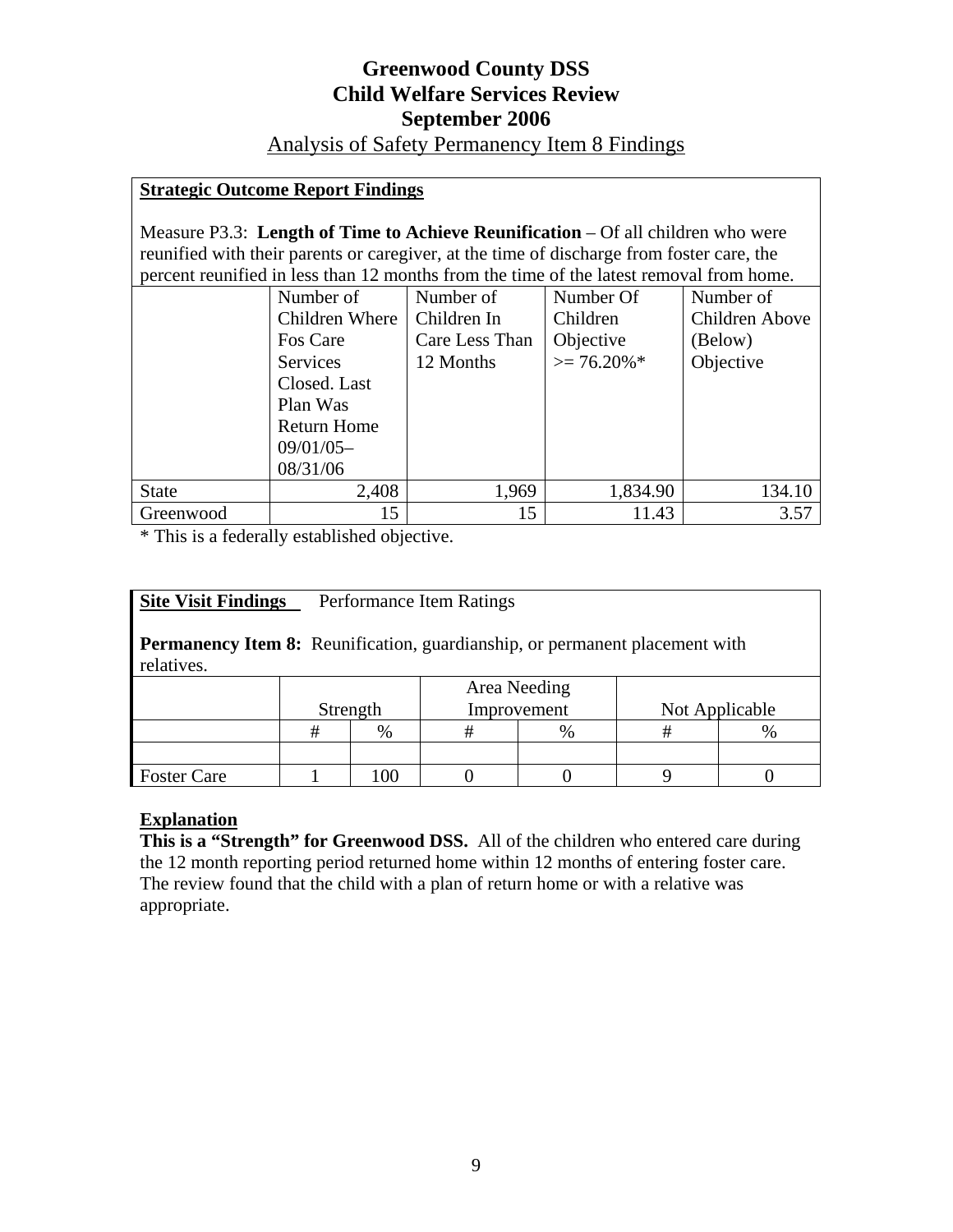## Analysis of Permanency Item 9 Findings

### **Strategic Outcome Report Findings**

Measure P3.4: **Length of Time to Achieve Adoption** – Of all children who exited from foster care during the year under review to a finalized adoption, the percent that exited care in less than 24 months from the time of the latest removal from home.

|              | Number of Children        | Number of            | Number of      | Number of      |  |  |  |  |  |
|--------------|---------------------------|----------------------|----------------|----------------|--|--|--|--|--|
|              | With Finalized            | Children Where       | Children       | Children Above |  |  |  |  |  |
|              | <b>Adoption W/in Past</b> | <b>Adoption Was</b>  | Objective      | (Below)        |  |  |  |  |  |
|              | 12 Months                 | Finalized            | $\geq$ 32.00%* | Objective      |  |  |  |  |  |
|              |                           | Within 24            |                |                |  |  |  |  |  |
|              |                           | Months of            |                |                |  |  |  |  |  |
|              |                           | <b>Entering Care</b> |                |                |  |  |  |  |  |
| <b>State</b> | 436                       | 69                   | 139.52         | $-70.52$       |  |  |  |  |  |
| Greenwood    | $\overline{2}$            |                      | 0.64           | $-0.64$        |  |  |  |  |  |

Note: This is a federally established objective.

| <b>Site Visit Findings</b><br>Performance Item Ratings |          |              |             |      |                |  |  |  |
|--------------------------------------------------------|----------|--------------|-------------|------|----------------|--|--|--|
| <b>Permanency Item 9:</b> Adoption.                    |          |              |             |      |                |  |  |  |
|                                                        |          | Area Needing |             |      |                |  |  |  |
|                                                        | Strength |              | Improvement |      | Not Applicable |  |  |  |
|                                                        | #        | $\%$         | #           | $\%$ | #              |  |  |  |
|                                                        |          |              |             |      |                |  |  |  |
| <b>Foster Care</b>                                     |          |              |             |      |                |  |  |  |

#### **Explanation**

**This is an "Area Needing Improvement".** According to the outcome report no adoptions were completed within the 24 months of the child entering foster care. This is consistent with the review findings onsite.

One of the three cases with the plan of adoption was on track to be finalized within 24 months. The other two cases with the plan of adoption were not finalized due to TPR pleadings not filed timely.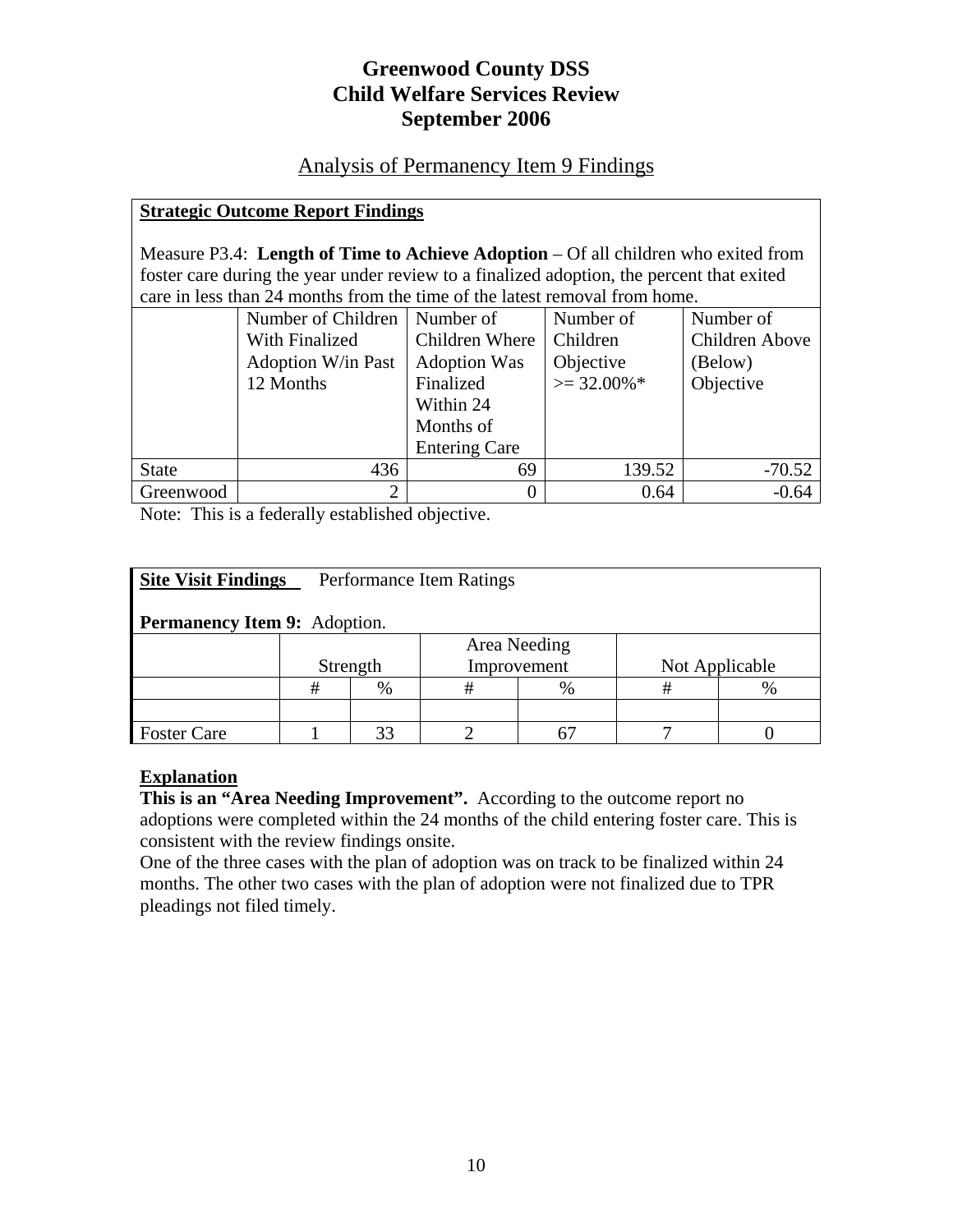## Analysis of Permanency Item 10 Findings

#### **Strategic Outcome Report Findings**

Measure P3.6: **Permanency Goal of "Other Planned Living Arrangement"** – Of all children in foster care, the percent with a permanency goal of emancipation (Indep Liv Services) or a planned permanent living arrangement other than adoption, guardianship, or return to family.

|              | Number of     | Number of       | Number of              | Number of      |
|--------------|---------------|-----------------|------------------------|----------------|
|              | Children In   | Children In     | Children               | Children Above |
|              | Care at Least | Care With       | Objective              | (Below)        |
|              | One Day       | Perm Plan       | $\epsilon = 85.00\%$ * | Objective      |
|              | $09/01/05 -$  | "Other Planned" |                        |                |
|              | 08/31/06      | Living          |                        |                |
|              |               | Arrangement"    |                        |                |
| <b>State</b> | 8,355         | 1,475           | 7,101.75               | $-221.75$      |
| Greenwood    | 38            | 8               | 32.30                  | $-2.30$        |

\* This is a DSS established objective.

| <b>Site Visit Findings</b><br>Performance Item Ratings                                    |              |      |             |               |                |  |  |  |
|-------------------------------------------------------------------------------------------|--------------|------|-------------|---------------|----------------|--|--|--|
| <b>Permanency Item 10:</b> Permanency goal of other planned permanent living arrangement. |              |      |             |               |                |  |  |  |
|                                                                                           | Area Needing |      |             |               |                |  |  |  |
|                                                                                           | Strength     |      | Improvement |               | Not Applicable |  |  |  |
|                                                                                           | #            | $\%$ | #           | $\frac{0}{0}$ | #              |  |  |  |
|                                                                                           |              |      |             |               |                |  |  |  |
| <b>Foster Care</b>                                                                        |              | ന    |             |               |                |  |  |  |

#### **Explanation**

**This is a "Strength" for Greenwood DSS.** The outcome data shows 8 of the 38 children in Greenwood DSS custody had this plan. The county fell short of the agency standard by 6 percentage points. Five of the ten cases reviewed onsite had APPLA as a permanency plan. The plan was appropriate in each case. The children were between 16 and 18 years old. Case documentation supports that Independent Living skill services are being provided to the youths as required by policy. In two of those cases the youths will graduate from high school in 2007.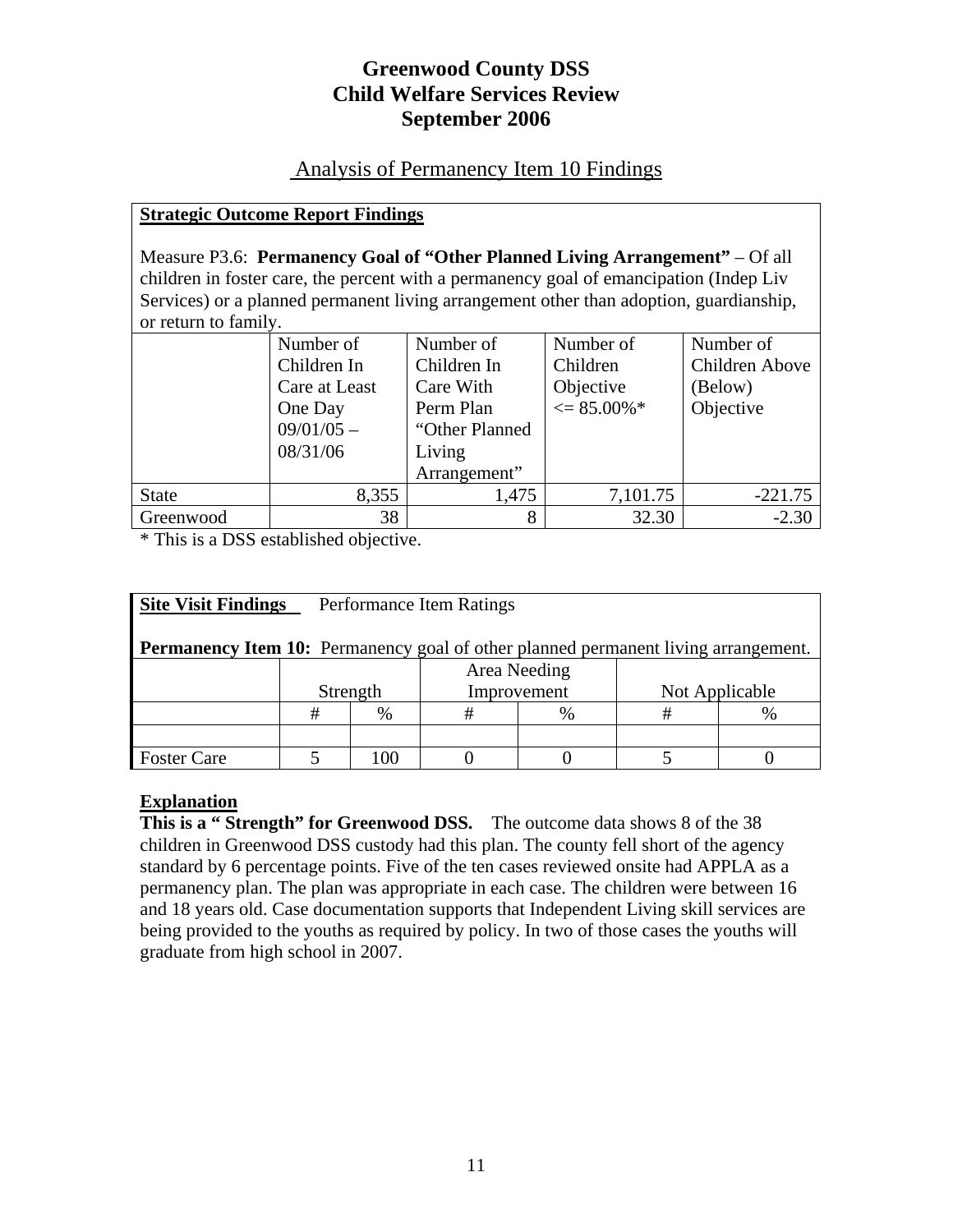# Section Four

Permanency Outcome 2: The continuity of family relationships and connections is preserved for children**.** 

| <b>Summary of Findings</b>                    |                                           |
|-----------------------------------------------|-------------------------------------------|
| <b>Overall Finding:</b>                       | <b>Substantially Achieved</b>             |
| -Item 11: Proximity of placement              | <b>Finding: Strength</b>                  |
| -Item 12: Placement with siblings.            | <b>Finding: Strength</b>                  |
| -Item 13: Visiting $w/$ parents $\&$ siblings | <b>Finding: Strength</b>                  |
| -Item 14: Preserving connections              | <b>Findings: Strength</b>                 |
| -Item 15: Relative placement                  | <b>Findings: Area Needing Improvement</b> |
| -Item 16: Relationship of child w/ parents    | <b>Findings: Strength</b>                 |

# Analysis of Permanency Item 11 Findings

| <b>Strategic Outcome Report Findings</b>                                                                                                                                                                      |                          |                       |                        |                       |                       |  |  |  |
|---------------------------------------------------------------------------------------------------------------------------------------------------------------------------------------------------------------|--------------------------|-----------------------|------------------------|-----------------------|-----------------------|--|--|--|
| Measure P4.1: Proximity of Foster Care Placement – Of all children in foster care<br>during the reporting period (excluding MTS and Adoptions children), the percent placed<br>within their county of origin. |                          |                       |                        |                       |                       |  |  |  |
|                                                                                                                                                                                                               | Number of<br>Children In | Number of<br>Children | Percent of<br>Children | Number of<br>Children | Number of<br>Children |  |  |  |
|                                                                                                                                                                                                               | Care                     | Placed                | Placed                 | Objective             | Above                 |  |  |  |
|                                                                                                                                                                                                               | $09/01/05 -$             | Within                | Within                 | $\geq$ 70.00%*        | (Below)               |  |  |  |
|                                                                                                                                                                                                               | 08/31/06                 | County of             | County of              |                       | Objective             |  |  |  |
|                                                                                                                                                                                                               |                          | Origin                | Origin                 |                       |                       |  |  |  |
| <b>State</b>                                                                                                                                                                                                  | 6,221                    | 3,886                 | 62.47                  | 4,354.70              | $-4678.70$            |  |  |  |
| Greenwood                                                                                                                                                                                                     | 38                       | 29                    | 76.32                  | 26.60                 | 2.40                  |  |  |  |

\* This is a DSS established objective.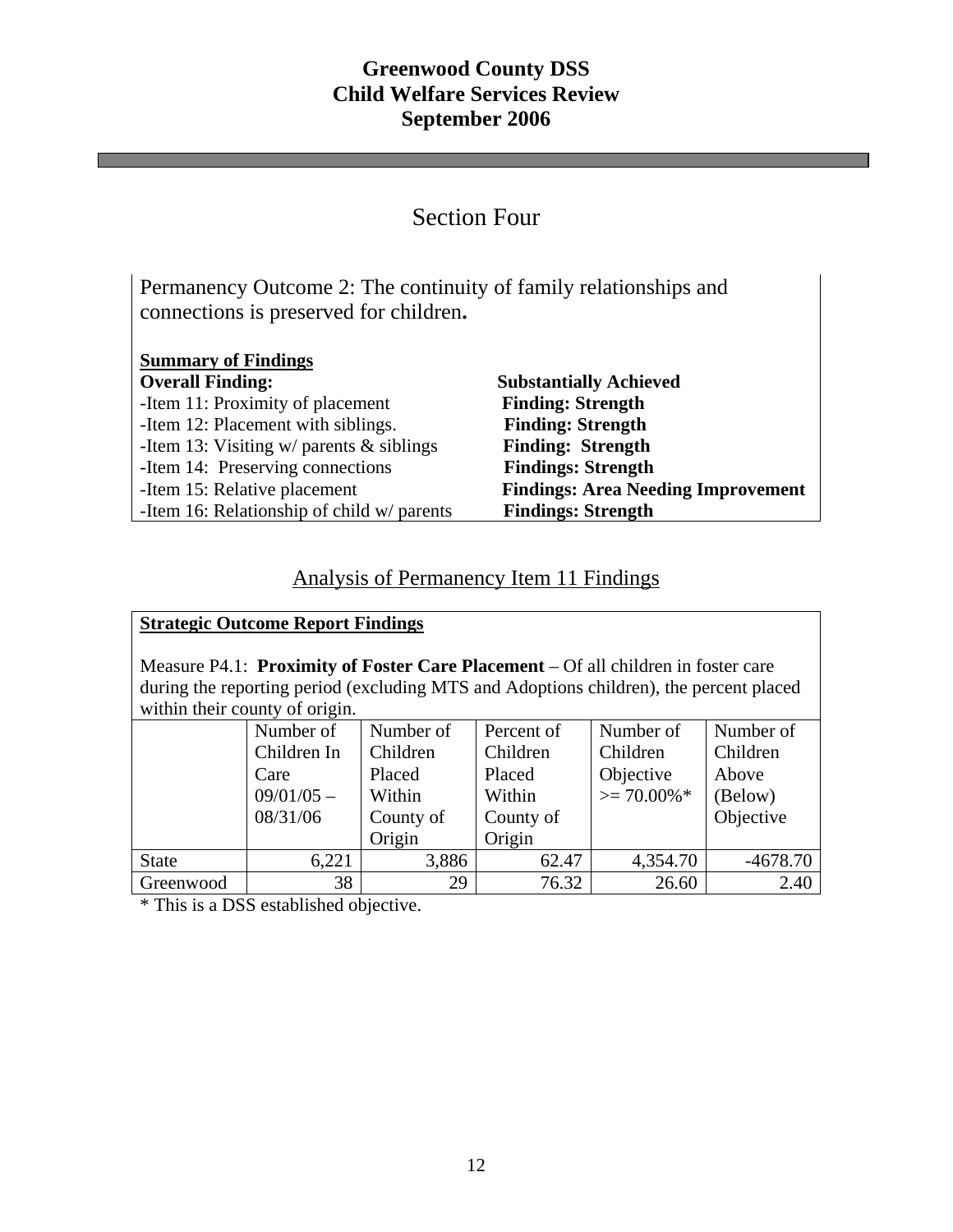| <b>Site Visit Findings</b><br>Performance Item Ratings         |          |              |             |               |                |  |  |  |
|----------------------------------------------------------------|----------|--------------|-------------|---------------|----------------|--|--|--|
| <b>Permanency Item 11:</b> Proximity of foster care placement. |          |              |             |               |                |  |  |  |
|                                                                |          | Area Needing |             |               |                |  |  |  |
|                                                                | Strength |              | Improvement |               | Not Applicable |  |  |  |
|                                                                | #        | %            | #           | $\frac{0}{0}$ | #              |  |  |  |
|                                                                |          |              |             |               |                |  |  |  |
| <b>Foster Care</b>                                             |          | 00           |             |               |                |  |  |  |

## **Explanation**

**This is a "Strength" for Greenwood DSS.** To meet this objective 70%, or more, of the children in care must be placed in Greenwood County. According to the Outcome Measure report, 76% (29 of 38) of the children in foster care were placed in the county. The onsite review found that 100% of the foster children reviewed were either placed within Greenwood County or in close proximity to their community in an adjacent county.

| <b>Site Visit Findings</b><br>Performance Item Ratings |          |      |              |   |                |      |  |  |
|--------------------------------------------------------|----------|------|--------------|---|----------------|------|--|--|
| <b>Permanency Item 12:</b> Placement with siblings     |          |      |              |   |                |      |  |  |
|                                                        |          |      | Area Needing |   |                |      |  |  |
|                                                        | Strength |      | Improvement  |   | Not Applicable |      |  |  |
|                                                        | #        | $\%$ | #            | % | #              | $\%$ |  |  |
|                                                        |          |      |              |   |                |      |  |  |
| <b>Foster Care</b>                                     |          | 00   |              |   |                |      |  |  |

## **Explanation**

**This is "Strength" for Greenwood DSS.** The review found that Greenwood DSS does a very good job of in placing siblings together and within in the same county or community whenever possible. One case reviewed onsite involved a sibling group of three. Two of the siblings were placed together. The third sibling was placed in outside the county due to the child's need for therapeutic placement.

| <b>Site Visit Findings</b><br>Performance Item Ratings                       |          |      |             |              |                |  |  |  |
|------------------------------------------------------------------------------|----------|------|-------------|--------------|----------------|--|--|--|
| <b>Permanency Item 13:</b> Visiting with parents and siblings in foster care |          |      |             |              |                |  |  |  |
|                                                                              |          |      |             | Area Needing |                |  |  |  |
|                                                                              | Strength |      | Improvement |              | Not Applicable |  |  |  |
|                                                                              | #        | $\%$ | #           | $\%$         | #              |  |  |  |
|                                                                              |          |      |             |              |                |  |  |  |
| <b>Foster Care</b>                                                           |          | ററ   |             |              |                |  |  |  |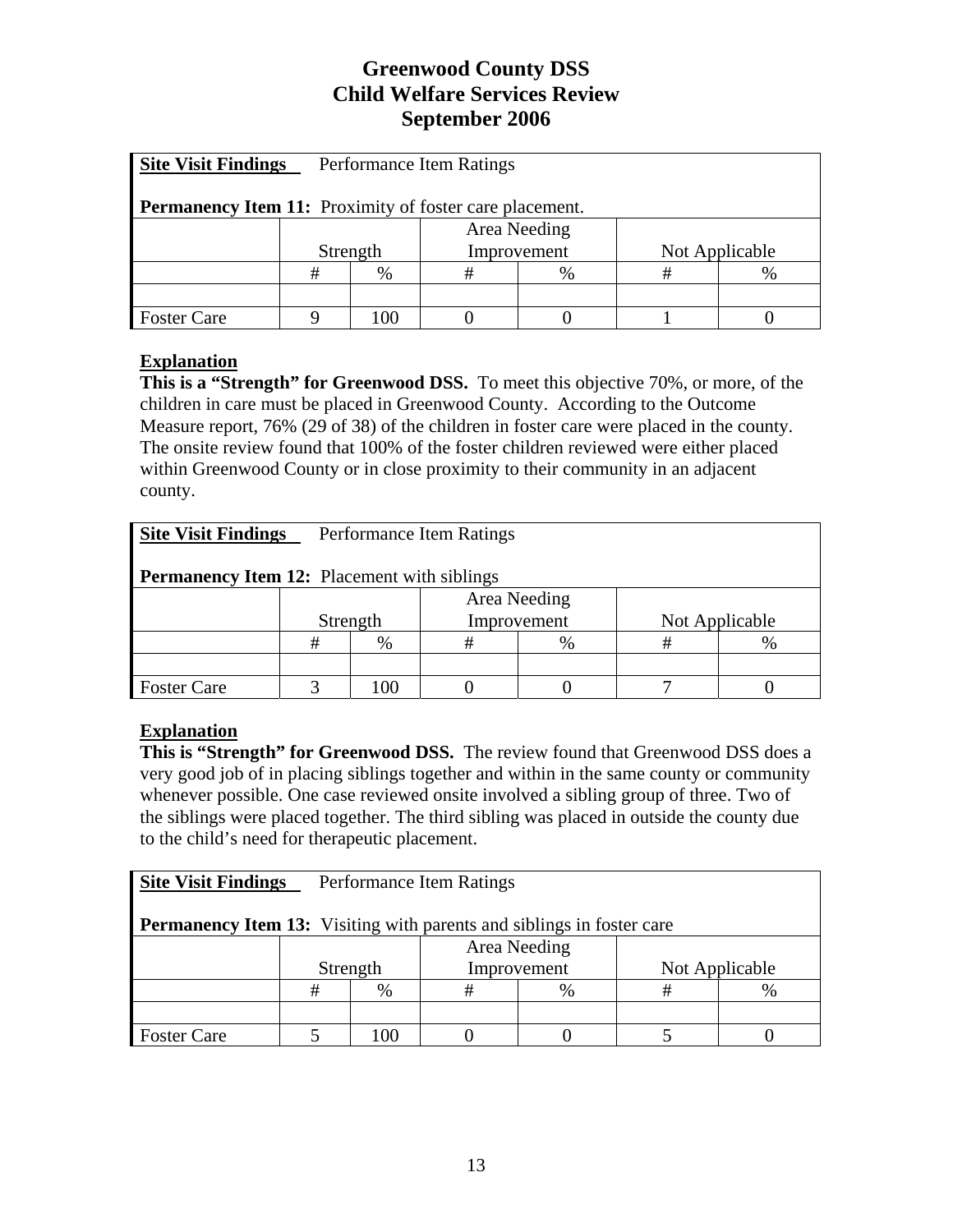#### **Explanation**

**This is a "Strength for Greenwood DSS."** Reviewers determined that visits with parents and siblings in foster care occurred on a regular basis.

The agency put forth great efforts to assist the families with maintaining contact.

| <b>Site Visit Findings</b><br>Performance Item Ratings |              |      |             |      |                |      |  |  |
|--------------------------------------------------------|--------------|------|-------------|------|----------------|------|--|--|
| <b>Permanency Item 14:</b> Preserving connections      |              |      |             |      |                |      |  |  |
|                                                        | Area Needing |      |             |      |                |      |  |  |
|                                                        | Strength     |      | Improvement |      | Not Applicable |      |  |  |
|                                                        | #            | $\%$ | #           | $\%$ | #              | $\%$ |  |  |
|                                                        |              |      |             |      |                |      |  |  |
| <b>Foster Care</b>                                     |              | 00   |             |      |                |      |  |  |

#### **Explanation**

**This is "Strength".** This item addresses the agency's ability to preserve a child in foster care's connection to his/her community, family, and faith. Preserving connections was rated strength in 100 % of the foster care cases reviewed. Greenwood does a very good job of preserving the relationships that are important to children in foster care. Reviewers saw many examples of relatives and parental involvement in their children's lives beyond the minimum required visitation. There were also examples of the county promoting visits between siblings not placed together and other contacts with the adult siblings via emails and phone calls.

| <b>Site Visit Findings</b><br>Performance Item Ratings |          |      |              |  |                |  |  |  |
|--------------------------------------------------------|----------|------|--------------|--|----------------|--|--|--|
| <b>Permanency Item 15:</b> Relative placement          |          |      |              |  |                |  |  |  |
|                                                        |          |      | Area Needing |  |                |  |  |  |
|                                                        | Strength |      | Improvement  |  | Not Applicable |  |  |  |
|                                                        | #        | $\%$ | #            |  | #              |  |  |  |
|                                                        |          |      |              |  |                |  |  |  |
| <b>Foster Care</b>                                     |          |      |              |  |                |  |  |  |

#### **Explanation**

**This is an "Area Needing Improvement" for Greenwood DSS.** This item addresses the agency's effectiveness in identifying and assessing the relatives of children in foster care as possible caregivers. In 67% of the cases reviewed there was evidence that both maternal and paternal relatives were assessed as placement options for the children in foster care. In three of the nine cases reviewed there was no evidence that paternal relatives were assessed.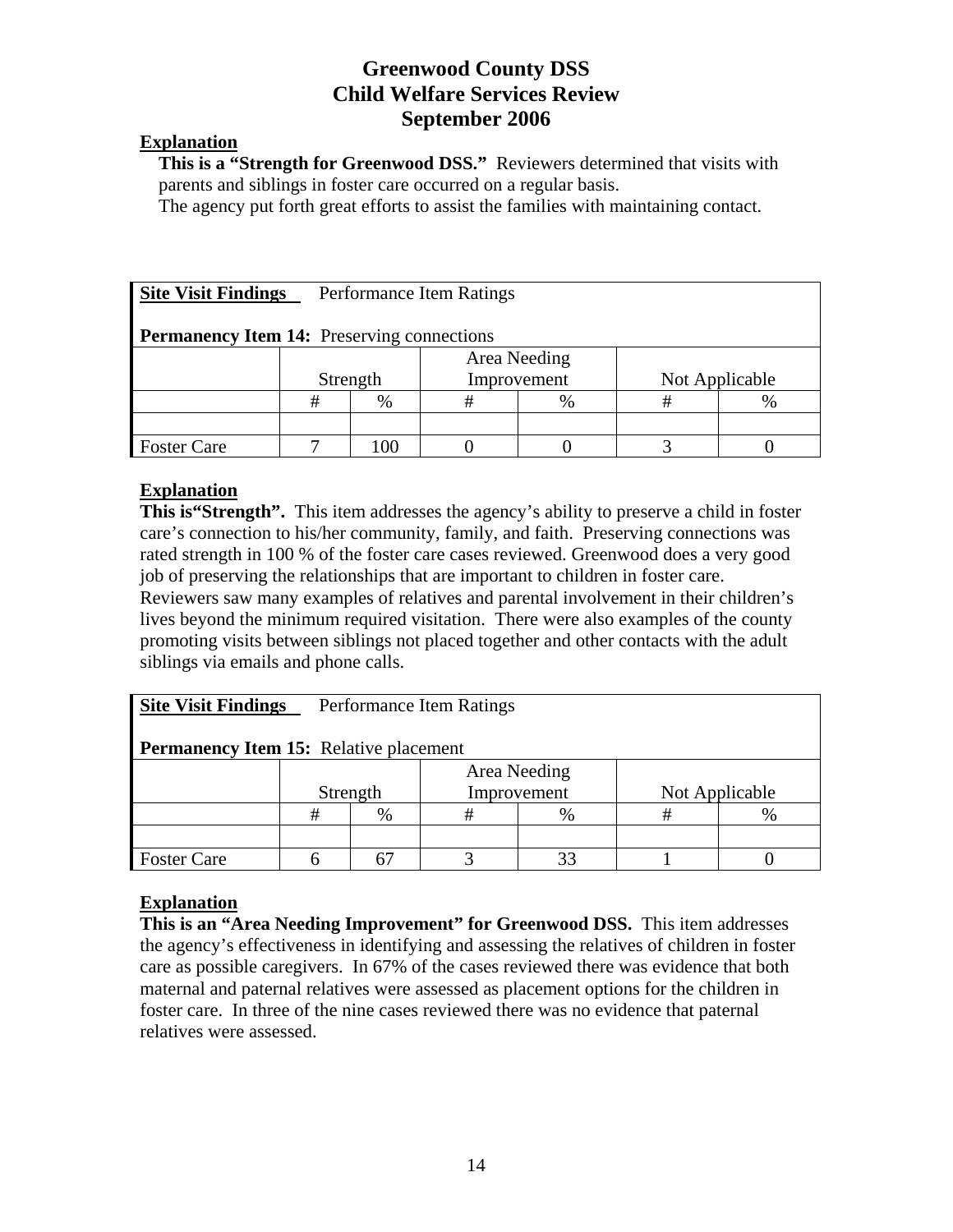| <b>Site Visit Findings</b><br>Performance Item Ratings                |          |      |             |              |                |  |  |  |
|-----------------------------------------------------------------------|----------|------|-------------|--------------|----------------|--|--|--|
| <b>Permanency Item 16:</b> Relationship of child in care with parents |          |      |             |              |                |  |  |  |
|                                                                       |          |      |             | Area Needing |                |  |  |  |
|                                                                       | Strength |      | Improvement |              | Not Applicable |  |  |  |
|                                                                       | #        | $\%$ | #           | $\%$         | #              |  |  |  |
|                                                                       |          |      |             |              |                |  |  |  |
| <b>Foster Care</b>                                                    |          | იი   |             |              |                |  |  |  |

#### **Explanation**

**This is a "Strength for Greenwood DSS".** This item addresses the agency's effectiveness in promoting or maintaining a strong emotionally supportive relationship between children in care and their parents.

The onsite review determined in all three cases reviewed that visitation was occurring frequently and the children were bonded with the parent. Reviewers saw many examples of relatives and parental involvement in their children's lives beyond the minimum required visitation.

# Section Five

Well Being Outcome 1: Families have enhanced capacity to provide for their children's needs**.** 

#### **Summary of Findings**

-Item 19: Worker visits with child **Finding: Strength** 

#### **Overall Finding:** Partially Achieved

-Item 17: Needs & services **Finding: Area Needing Improvement**  -Item 18: Involvement in case planning **Finding: Area Needing Improvement** -Item 20: Worker visits with parent(s) **Findings: Area Needing Improvement**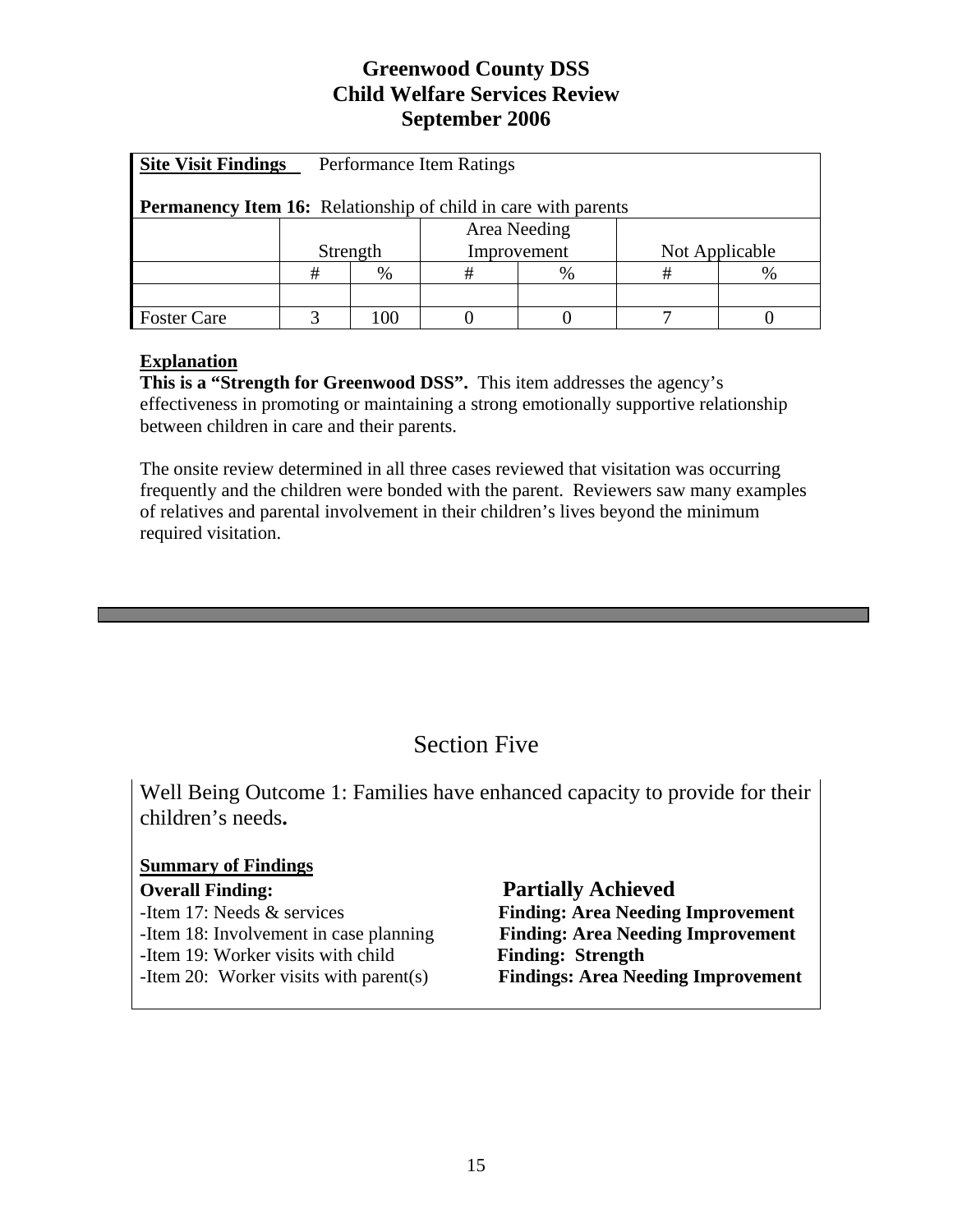| <b>Site Visit Findings</b><br>Performance Item Ratings                   |          |              |             |    |                |   |  |  |  |
|--------------------------------------------------------------------------|----------|--------------|-------------|----|----------------|---|--|--|--|
| Well Being Item 17: Needs and services of child, parents, foster parents |          |              |             |    |                |   |  |  |  |
|                                                                          |          | Area Needing |             |    |                |   |  |  |  |
|                                                                          | Strength |              | Improvement |    | Not Applicable |   |  |  |  |
|                                                                          | #        | %            | #           | %  | #              | % |  |  |  |
|                                                                          |          |              |             |    |                |   |  |  |  |
| <b>Foster Care</b>                                                       |          | 80           |             | 20 |                |   |  |  |  |
| Treatment                                                                |          | 70<br>30     |             |    |                |   |  |  |  |
| <b>Total Cases</b>                                                       | ۱5       | 75           |             |    |                |   |  |  |  |

## **Explanation**

This is an **"Area Needing Improvement" for Greenwood DSS.** This item asks two questions: 1) Were the needs of the child, parents, and foster parents assessed, and 2) Did the agency take steps to meet the identified needs?

This measure was rated strength in 70% of the treatment cases and in 80% of the foster care cases reviewed. The practice most identified as needing improvement was the need for more thorough assessments of all the appropriate family members. Deficiencies were more prevalent in treatment cases than in foster care. In the three treatment cases rated an area needing improvement; documentation did not support that the parent's needs were assessed and appropriate services were implemented.

| <b>Site Visit Findings</b><br>Performance Item Ratings                   |          |              |             |   |                |   |  |  |  |
|--------------------------------------------------------------------------|----------|--------------|-------------|---|----------------|---|--|--|--|
| <b>Well Being Item 18:</b> Child and family involvement in case planning |          |              |             |   |                |   |  |  |  |
|                                                                          |          | Area Needing |             |   |                |   |  |  |  |
|                                                                          | Strength |              | Improvement |   | Not Applicable |   |  |  |  |
|                                                                          | #        | $\%$         | #           | % | #              | % |  |  |  |
|                                                                          |          |              |             |   |                |   |  |  |  |
| <b>Foster Care</b>                                                       |          | 89           |             |   |                |   |  |  |  |
| Treatment                                                                |          | 80<br>20     |             |   |                |   |  |  |  |
| <b>Total Cases</b>                                                       | 16       | 84           |             |   |                |   |  |  |  |

#### **Explanation**

This is an **"Area Needing Improvement" for Greenwood DSS**. Workers were more likely to involve children and parents in foster care cases in the case planning process than children and parents in treatment cases. In the two treatment cases, the practice most identified as needing improvement was the need to include all appropriate family members in the development of the case planning process.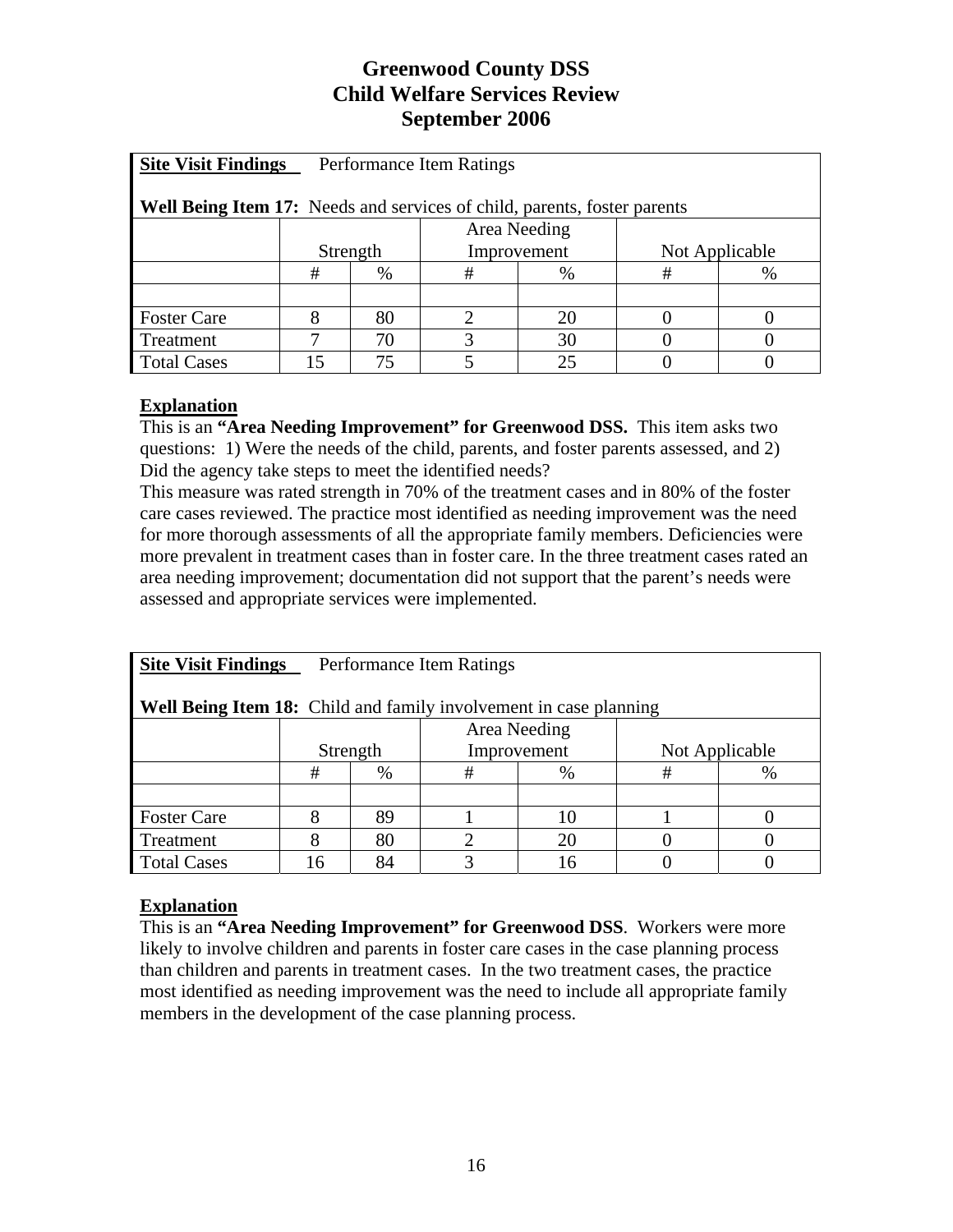| <b>Site Visit Findings</b><br>Performance Item Ratings |          |          |             |      |                |   |  |  |
|--------------------------------------------------------|----------|----------|-------------|------|----------------|---|--|--|
| Well Being Item 19: Worker visits with child           |          |          |             |      |                |   |  |  |
| Area Needing                                           |          |          |             |      |                |   |  |  |
|                                                        | Strength |          | Improvement |      | Not Applicable |   |  |  |
|                                                        | #        | $\%$     | #           | $\%$ | #              | % |  |  |
|                                                        |          |          |             |      |                |   |  |  |
| <b>Foster Care</b>                                     | 10       | 100      |             |      |                |   |  |  |
| Treatment                                              |          | 80<br>20 |             |      |                |   |  |  |
| <b>Total Cases</b>                                     | ، 8      | 90       |             |      |                |   |  |  |

## **Explanation**

This is a **"Strength" for Greenwood DSS**. This rating is based on two questions: 1) Were Greenwood DSS staff visiting children according to policy, and 2) did the visits focus on issues related to the treatment plan? All ten cases in foster care were rated "Strength" because the children were seen monthly and the focus of those visits were on treatment planning related issues. In treatment, eight out of the ten cases was rated strength. The two treatment cases rated an Area Needing Improvement were due to monthly contacts not made each month with all of the children during the period under review.

Stakeholder comment:

"The case workers in foster care do a good job of providing face-to-face visits once a month and needs are adequately assessed."

| <b>Site Visit Findings</b><br>Performance Item Ratings |              |                            |             |    |                |   |  |  |  |
|--------------------------------------------------------|--------------|----------------------------|-------------|----|----------------|---|--|--|--|
| Well Being Item 20: Worker visits with parent(s)       |              |                            |             |    |                |   |  |  |  |
|                                                        | Area Needing |                            |             |    |                |   |  |  |  |
|                                                        | Strength     |                            | Improvement |    | Not Applicable |   |  |  |  |
|                                                        | #            | $\%$                       | #           | %  | #              | % |  |  |  |
|                                                        |              |                            |             |    |                |   |  |  |  |
| <b>Foster Care</b>                                     |              | 50                         | റ           | 50 | h              |   |  |  |  |
| Treatment                                              |              | $\overline{2}$<br>80<br>20 |             |    |                |   |  |  |  |
| <b>Total Cases</b>                                     | 10           | 83                         |             |    |                |   |  |  |  |

## **Explanation**

This is an **"Area Needing Improvement" for Greenwood DSS.** In 50 percent of the foster care cases reviewed, in which items were applicable, visitation between the worker and the parents were occurring monthly. In 80 % of the treatment cases reviewed, there were monthly contacts made with the family during the period under review. In those cases the documentation supports whether the fathers were seen, or the agency's attempts to engage him, or the agency's attempts to locate him. The two foster care cases rated an Area Needing Improvement were due to the face-to-face contacts with both parents not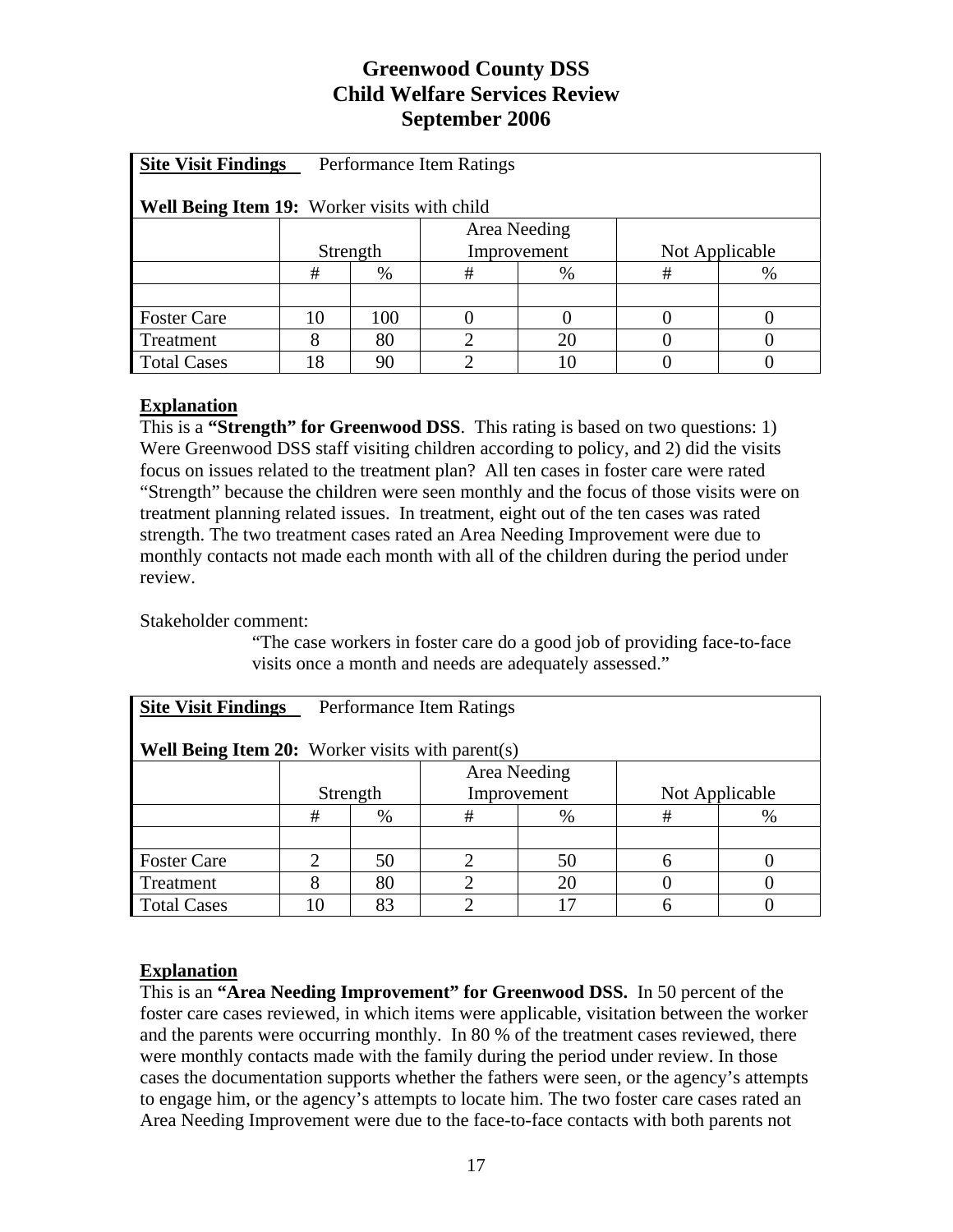occurring consistently during the period under review. Overall this is a weak area for both treatment and foster care.

# Section Six

Well Being Outcome 2: Children receive appropriate services to meet their educational needs**. Summary of Findings Overall Finding: Substantially Achieved** -Item 21: Educational needs of the child **Finding: Strength**

| <b>Site Visit Findings</b><br>Performance Item Ratings |              |              |             |      |                |   |  |  |  |
|--------------------------------------------------------|--------------|--------------|-------------|------|----------------|---|--|--|--|
| <b>Well Being Item 21:</b> Educational needs of child  |              |              |             |      |                |   |  |  |  |
|                                                        |              | Area Needing |             |      |                |   |  |  |  |
|                                                        | Strength     |              | Improvement |      | Not Applicable |   |  |  |  |
|                                                        | #            | $\%$         | #           | $\%$ | #              | % |  |  |  |
|                                                        |              |              |             |      |                |   |  |  |  |
| <b>Foster Care</b>                                     |              | 100          |             |      |                |   |  |  |  |
| Treatment                                              |              | 83           |             |      |                |   |  |  |  |
| <b>Total Cases</b>                                     | $12^{\circ}$ | 92           |             |      |                |   |  |  |  |

#### **Explanation**

This is a **"Strength" for Greenwood DSS.** The review found that educational needs were adequately assessed in both treatment and foster care cases.

Reviewers saw documentation of frequent visits with children in their schools, discussions with the parents about their children's performance in school. Copies of school records, i.e., report cards and attendance records were case files.

# Section Seven

Well Being Outcome 3: Children receive adequate services to meet their physical and mental health needs**.** 

**Summary of Findings Overall Finding: Substantially Achieved** -Item 22: Physical health of the child **Finding: Strength**  -Item 23: Mental health of the child **Finding: Strength**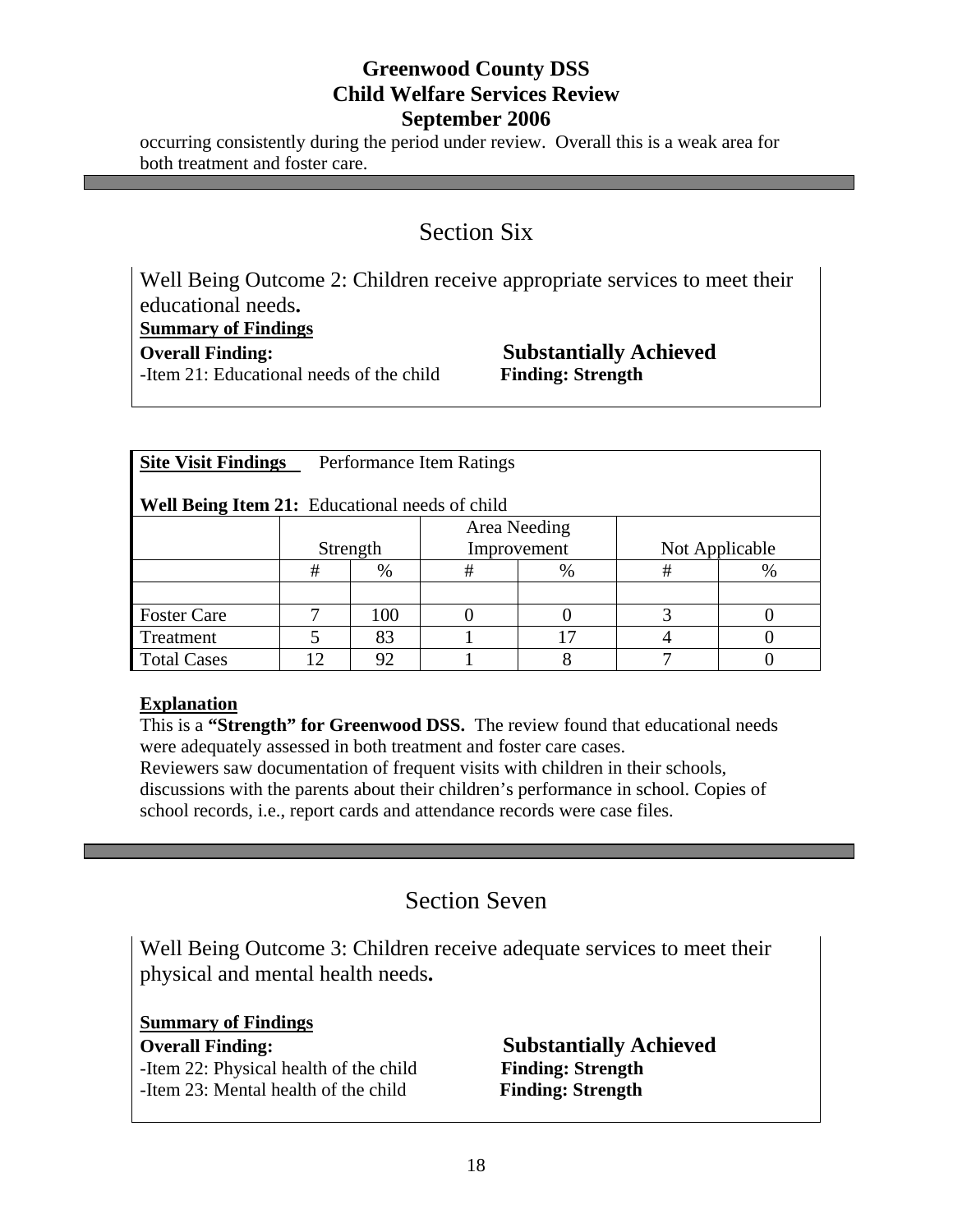| <b>Site Visit Findings</b><br>Performance Item Ratings |          |      |             |      |                |      |  |  |  |
|--------------------------------------------------------|----------|------|-------------|------|----------------|------|--|--|--|
| Well Being Item 22: Physical health of the child       |          |      |             |      |                |      |  |  |  |
| Area Needing                                           |          |      |             |      |                |      |  |  |  |
|                                                        | Strength |      | Improvement |      | Not Applicable |      |  |  |  |
|                                                        | #        | $\%$ | #           | $\%$ | #              | $\%$ |  |  |  |
|                                                        |          |      |             |      |                |      |  |  |  |
| <b>Foster Care</b>                                     | 10       | 100  |             |      |                |      |  |  |  |
| Treatment                                              | 10       | 100  |             |      |                |      |  |  |  |
| <b>Total Cases</b>                                     | 20       |      |             |      |                |      |  |  |  |

#### **Explanation**

This is a **"Strength" for Greenwood DSS**. Workers successfully documented that the physical health of the children in their cases was assessed and addressed in all of the 20 cases reviewed.

| <b>Site Visit Findings</b><br>Performance Item Ratings |          |              |             |      |                |      |  |  |
|--------------------------------------------------------|----------|--------------|-------------|------|----------------|------|--|--|
| <b>Well Being Item 23:</b> Mental health of the child  |          |              |             |      |                |      |  |  |
|                                                        |          | Area Needing |             |      |                |      |  |  |
|                                                        | Strength |              | Improvement |      | Not Applicable |      |  |  |
|                                                        | #        | %            | #           | $\%$ | #              | $\%$ |  |  |
|                                                        |          |              |             |      |                |      |  |  |
| <b>Foster Care</b>                                     |          | 88           |             |      |                |      |  |  |
| Treatment                                              |          | 100          |             |      |                |      |  |  |
| <b>Total Cases</b>                                     | 14       | 93           |             |      |                |      |  |  |

## **Explanation**

This is a **"Strength" for Greenwood DSS**. Mental health services were sought in 88% of the foster care cases and in 100% of the treatment cases when indications were that the services were needed or a more thorough mental health assessment was warranted. One foster care case and one MTS case were rated an area needing improvement because the records contained no documentation to support that the child mental health need was addressed and assessed ongoing.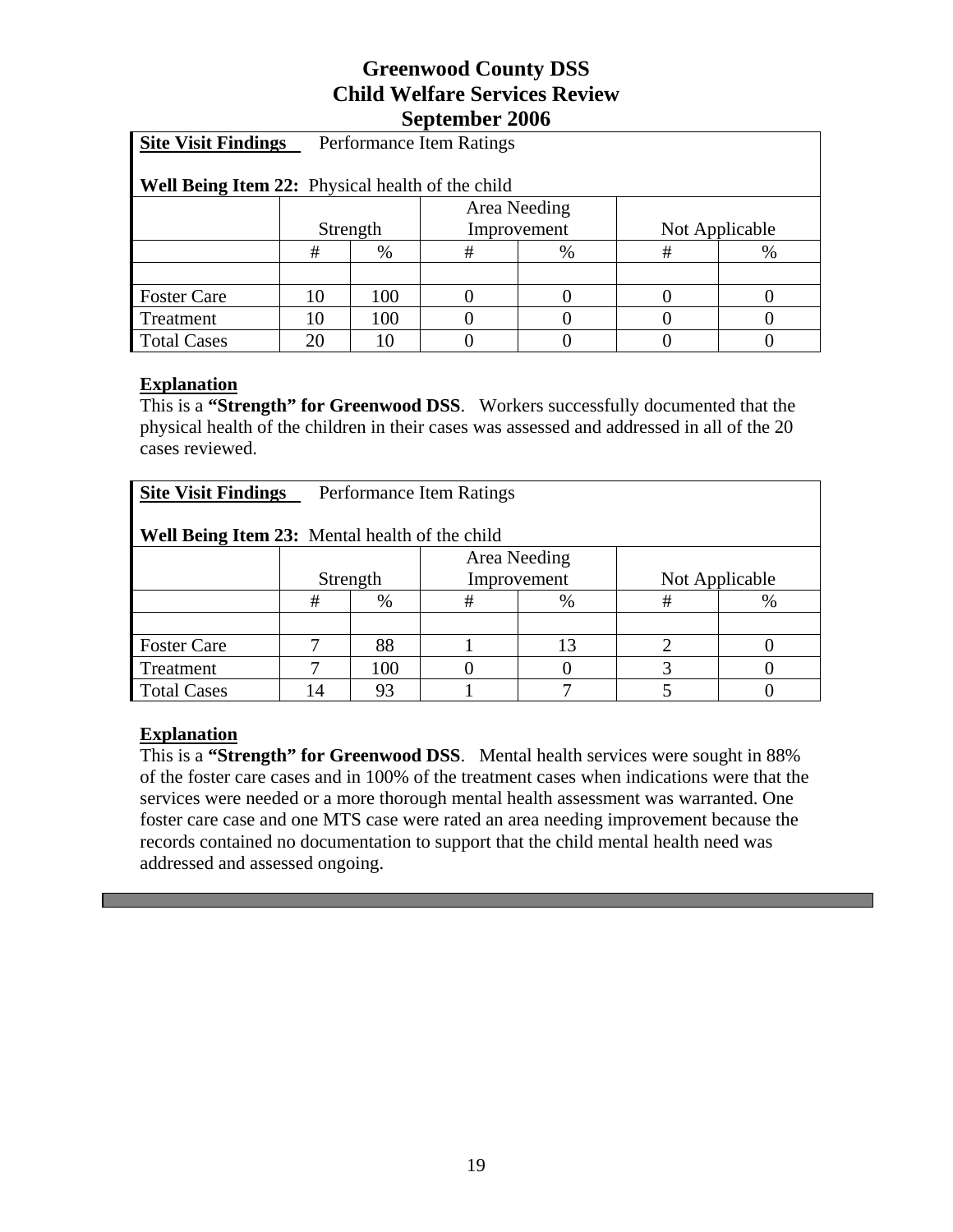## **Greenwood County DSS Child Welfare Services Review September 2006**  Section Eight – Foster Home Licenses

This is an **"Area Needing Improvement" for Greenwood DSS.** Licensing records were reviewed for 10 of the 16 foster homes.

- 1. 7-8-06 quarterly visit dictation reflects no children in the foster home but the household information does not show when the children were removed.
- 2. In two the licensing records, there were no sexual offender checks for July and August of 2006.
- 3. Both foster parents should be seen during the quarterly review visits.
- 4. Last sled check in the file is for 4-26-05 need current sled check for 4/2006.
- 5. No indication in CAPPS that the worker visited the home within 2 days before increasing the license for more children, and to check for bed space to ensure the agency is in compliance with the regulation.
- 6. License issued on 10/30/03 must have changed. Need license issued on 6/1/05 in the file. Unable to determine from the file why the license changed. Dictation on 6/1/06 indicates the home is approved for 4 children, reviewer found no amended form in the file.

# **Section Nine – Unfounded Investigations**

| Investigation initiated timely? | Yes | No |
|---------------------------------|-----|----|
| Was assessment adequate?        |     |    |
| Was decision appropriate?       |     |    |

**This is"Strength" for Greenwood County DSS.** The review found that all five unfounded investigations reviewed had an adequate assessment during the investigation and it appeared that the decision to unfound the report was appropriate. The initial contact was not made timely in one of the five investigations. In that case, the reviewer noted that the response time assigned was 2– 12 hours. According to the dictation, the initial contact was made in 24 hours.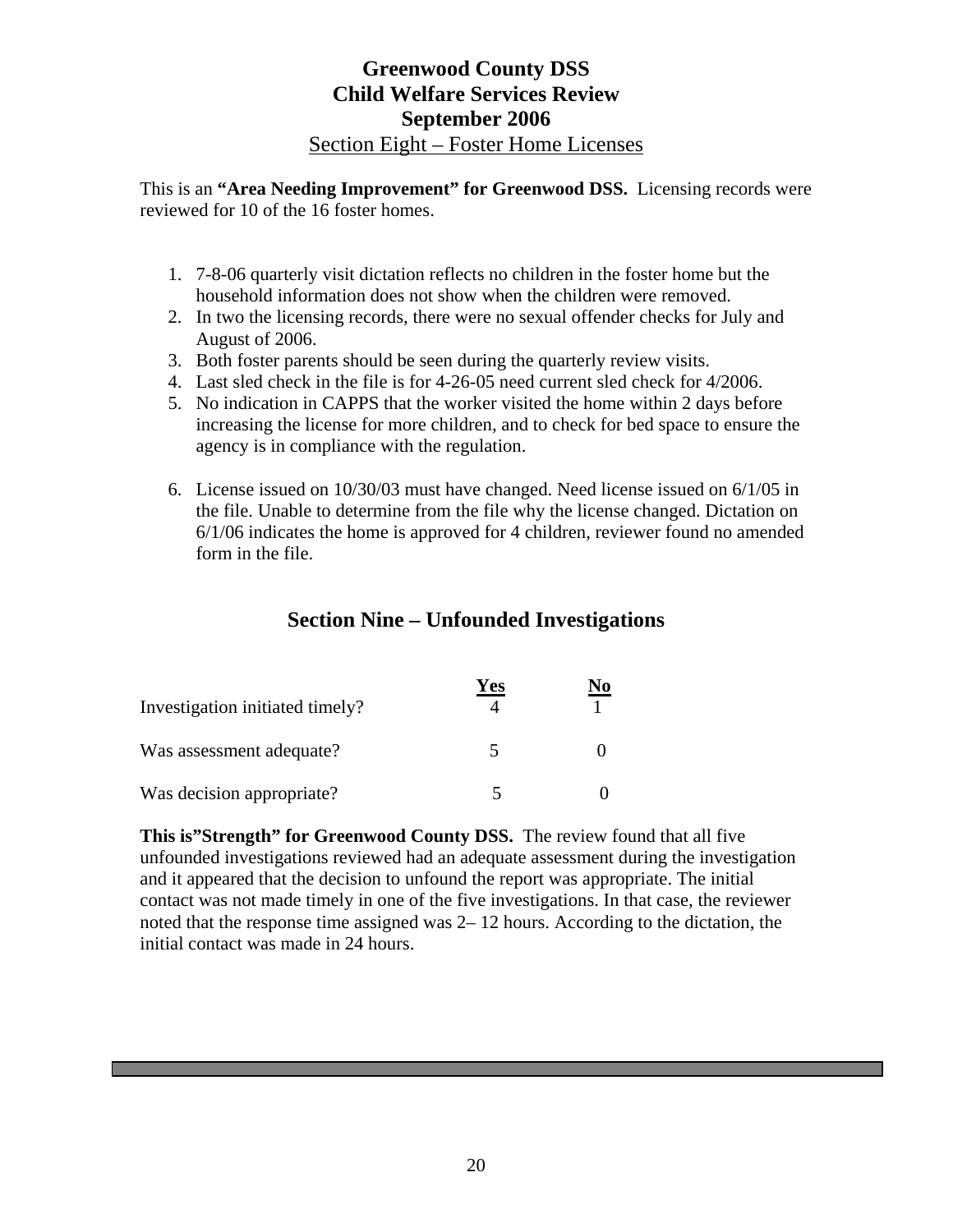# **Greenwood County DSS Child Welfare Services Review September 2006 Section Ten – Screened Out Intakes**

|                               | Yes | N <sub>0</sub> | <b>Cannot Determine</b> |
|-------------------------------|-----|----------------|-------------------------|
| Was Intake                    | 8   |                |                         |
| Appropriately                 |     |                |                         |
| Screened Out?                 |     |                |                         |
|                               | Yes | N0             | <b>Not Applicable</b>   |
| <b>Were Necessary</b>         |     |                |                         |
| <b>Collaterals Contacted?</b> |     |                |                         |
| Were Appropriate              |     |                |                         |
| Referrals Made?               |     |                |                         |

#### **This is an "Area Needing Improvement" for Greenwood County DSS.**

Out of the ten referrals reviewed the reviewer determined that two of those referrals were not appropriately screened-out. In one referral, the alleged perpetrator was the caretaker of the child and there were specific allegations of abuse or neglect in that screened report. In the other referral, the agency had received multiple reports on that family involving the same victim child and the alleged perpetrator. Also, there were significant maltreatment issues in the report that required the referral to be accepted and investigated.